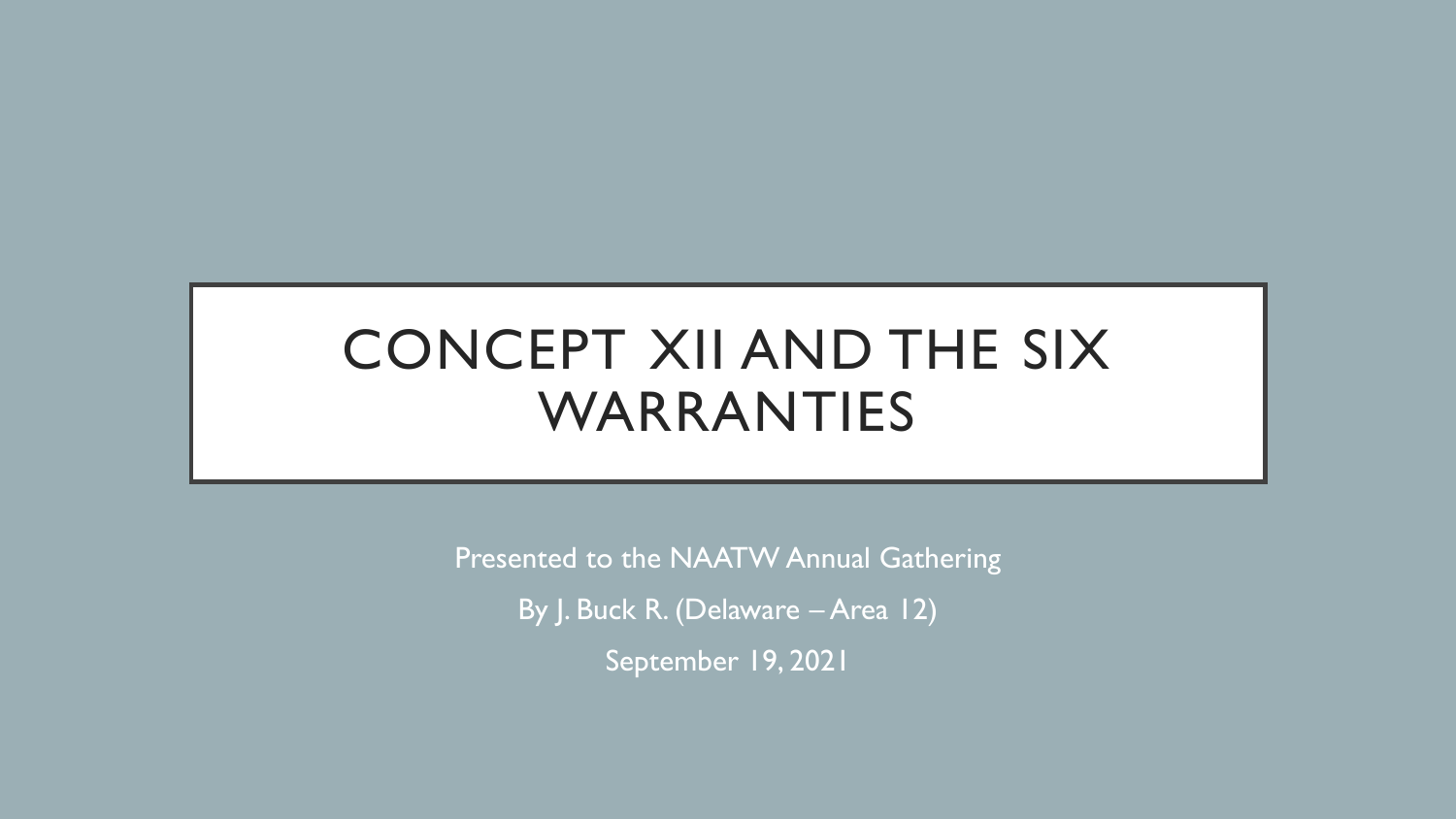### CONCEPT XII

**The Conference shall observe the spirit of A.A. tradition, taking care that it never becomes the seat of perilous wealth or power; that sufficient operating funds and reserve be its prudent financial principle; that it place none of its members in a position of unqualified authority over others; that it reach all important decisions by discussion, vote, and, whenever possible, by substantial unanimity; that its actions never be personally punitive nor an incitement to public controversy; that it never perform acts of government, and that, like the Society it serves, it will always remain democratic in thought and action.**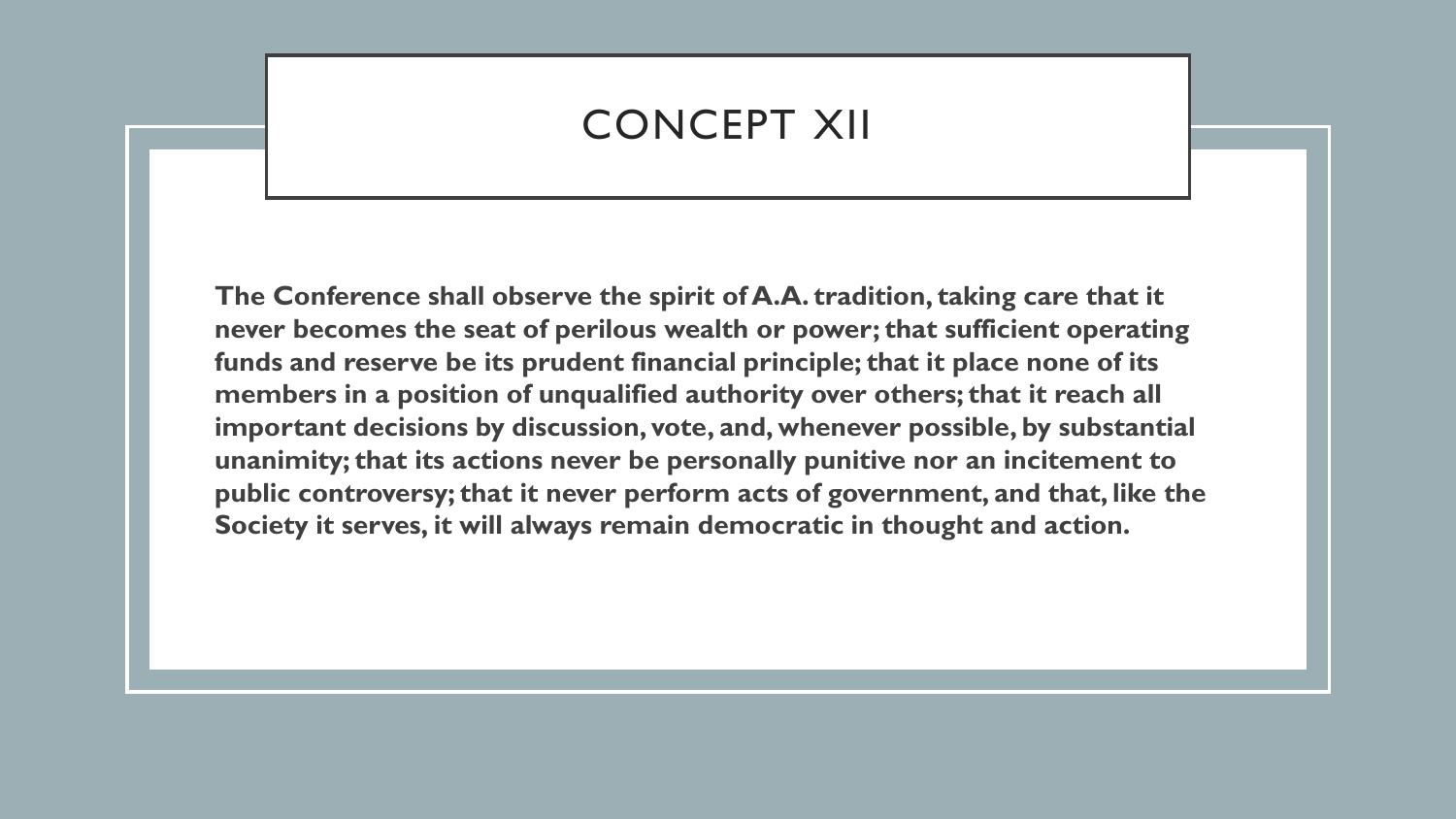#### CONCEPT XII – AN **OVERVIEW**

Concept XII consists of the General Warranties of the General Service Conference.

It -- the set of Warranties -- are *cast in stone*; that is, although Bill W. left the door open for alterations and changes in the other Concepts and points out that the rest of the Conference Charter "can be readily amended," these six General Warranties like the Twelve Steps and the Twelve Traditions — be changed only by *"written consent of three quarters of all directory-listed A.A. groups who would actually vote on any such proposals, and the considerable time of six months is allowed for careful deliberations."*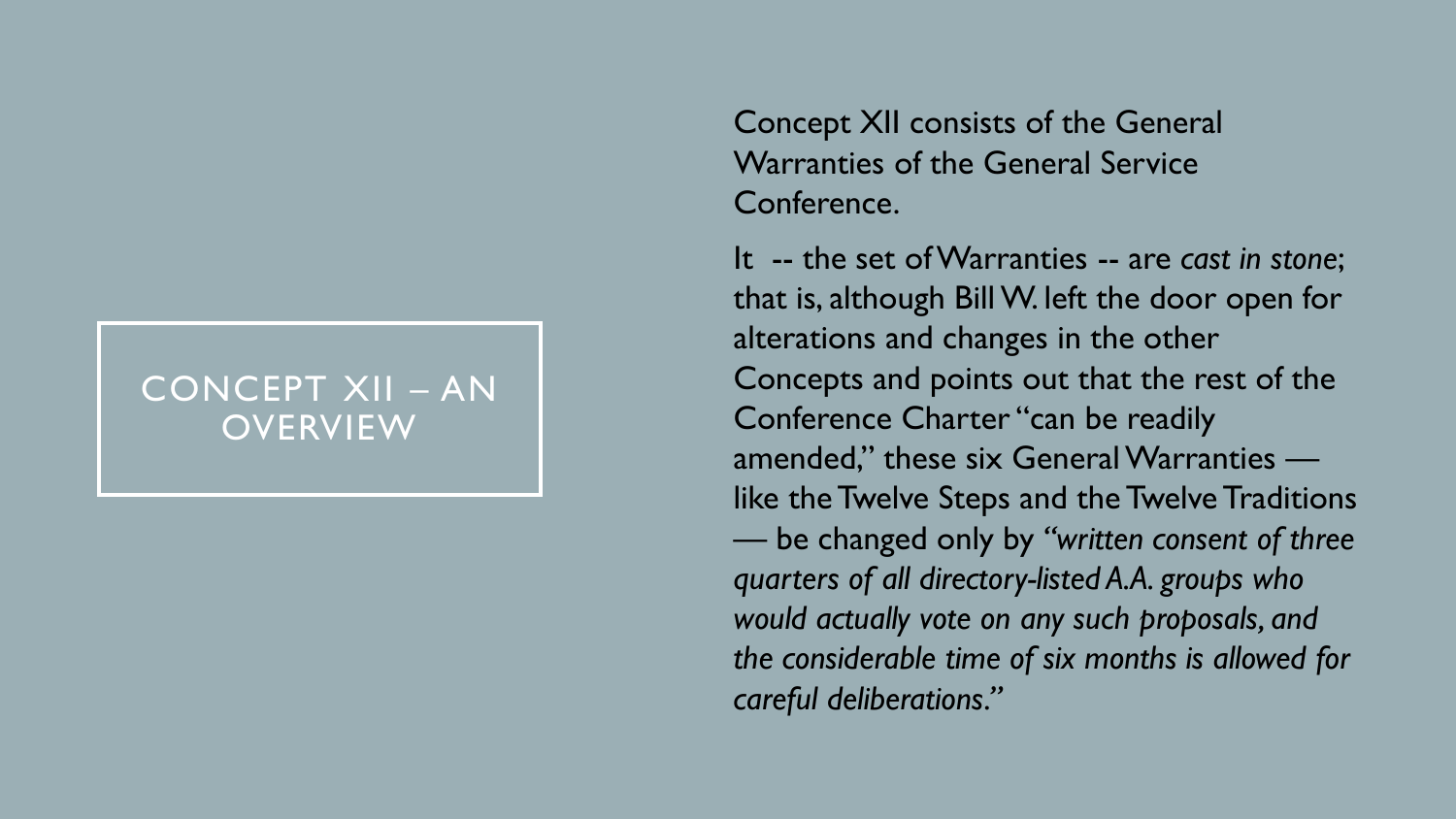#### CONCEPT XII – AN OVERVIEW ...

Clearly, Bill writes that "these Warranties indicate the *qualities* of prudence and spirituality which the Conference should always possess . . . . These are the permanent bonds that hold the Conference fast to the movement it serves."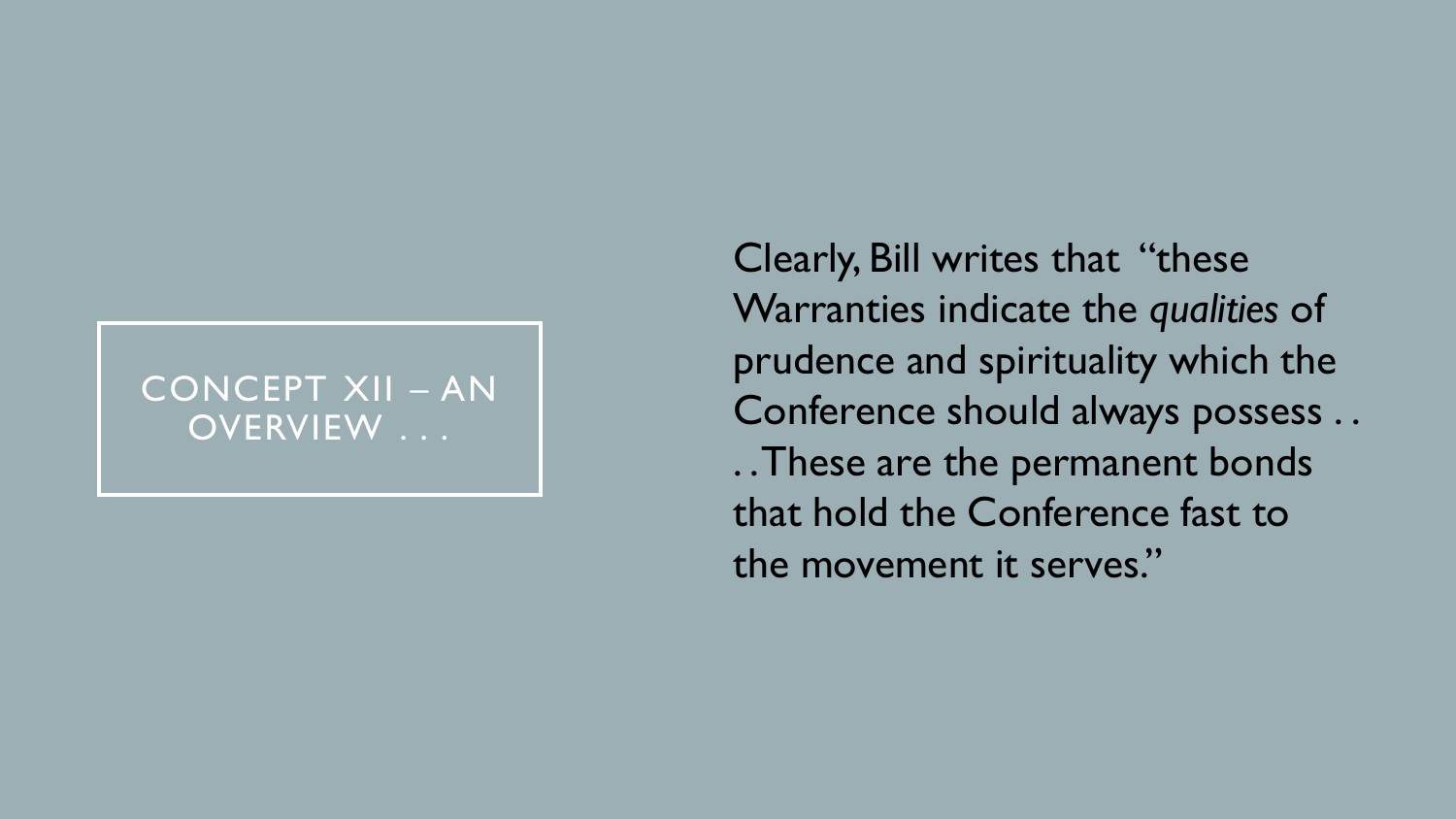### CONCEPT XII – AN OVERVIEW ...

It is the Warranties, therefore, that *express spiritual principles* which apply to all other A.A. entities as well.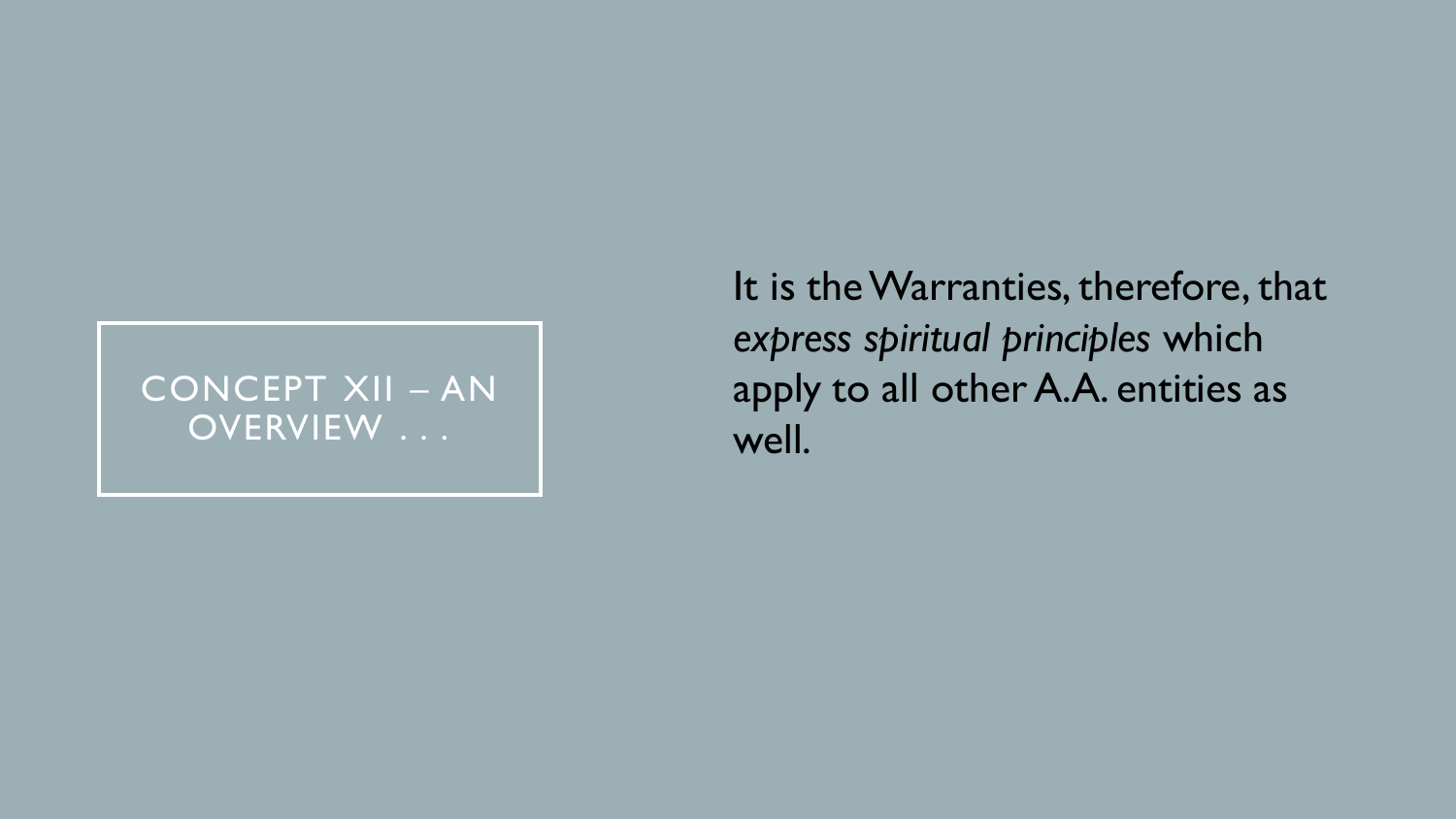

"The Conference shall never become the seat of perilous wealth or power."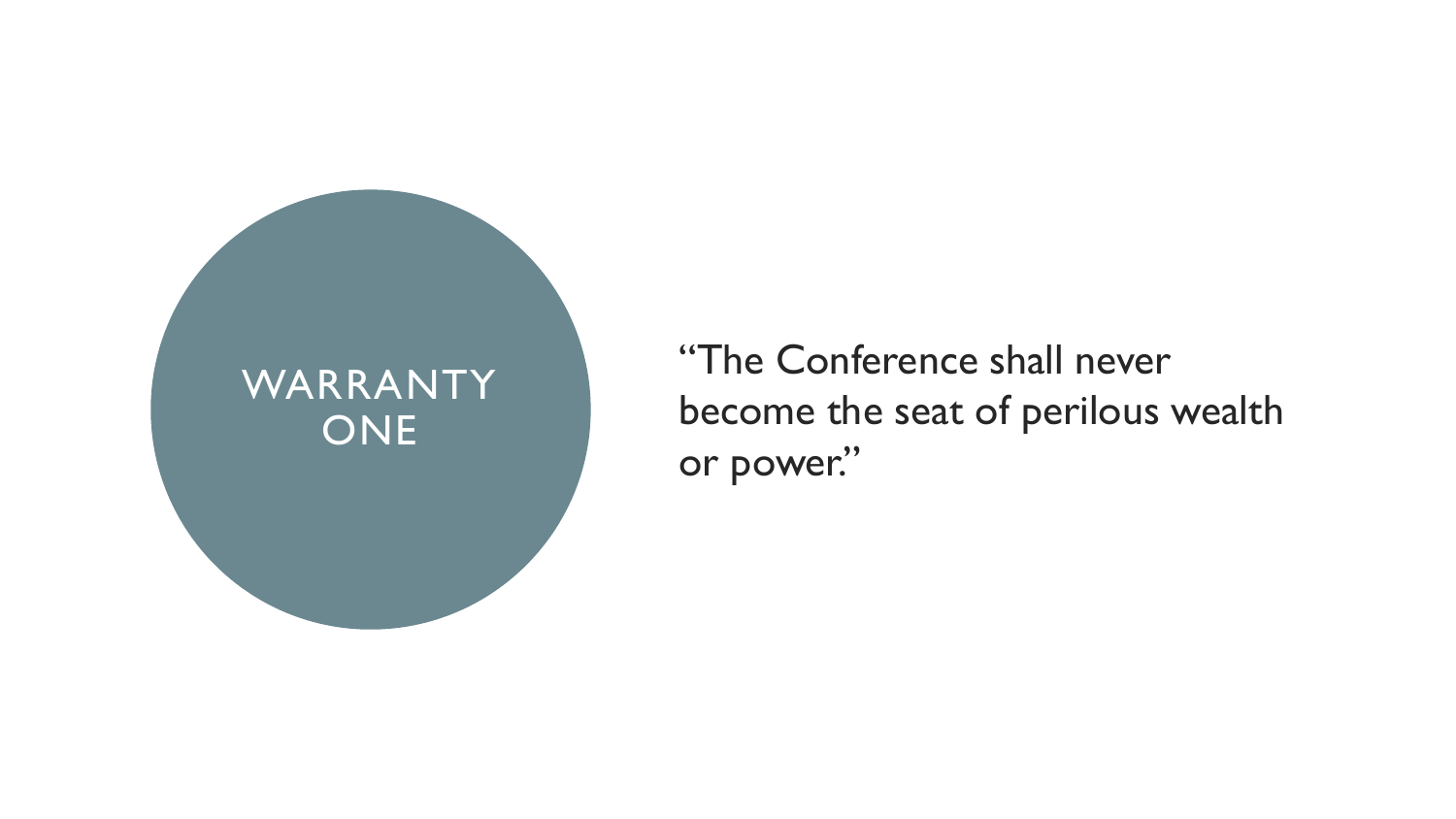The *Seventh Tradition* protects us against the accumulation of too much money. So long as we refuse to take outside contributions and limit individual member's donations, "we shall not become wealthy in any perilous sense." And if we live by *Tradition Two* — that "our ultimate authority is a loving God" and that "our leaders are but trusted servants; they do not govern" then we are safe from perilous power.

## WARRANTY ONE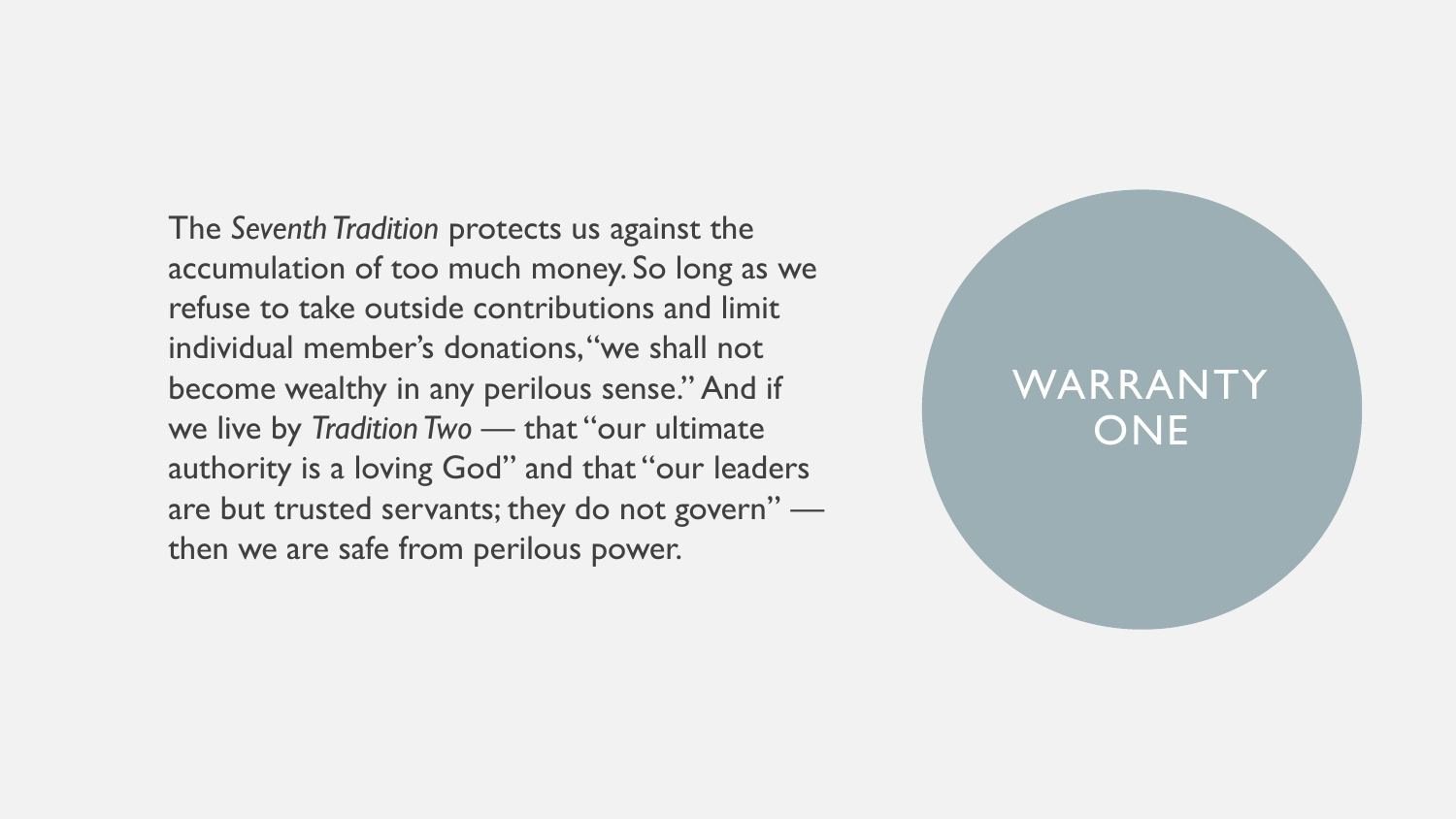

"Sufficient operating funds, plus an ample Reserve, should be its prudent financial principle."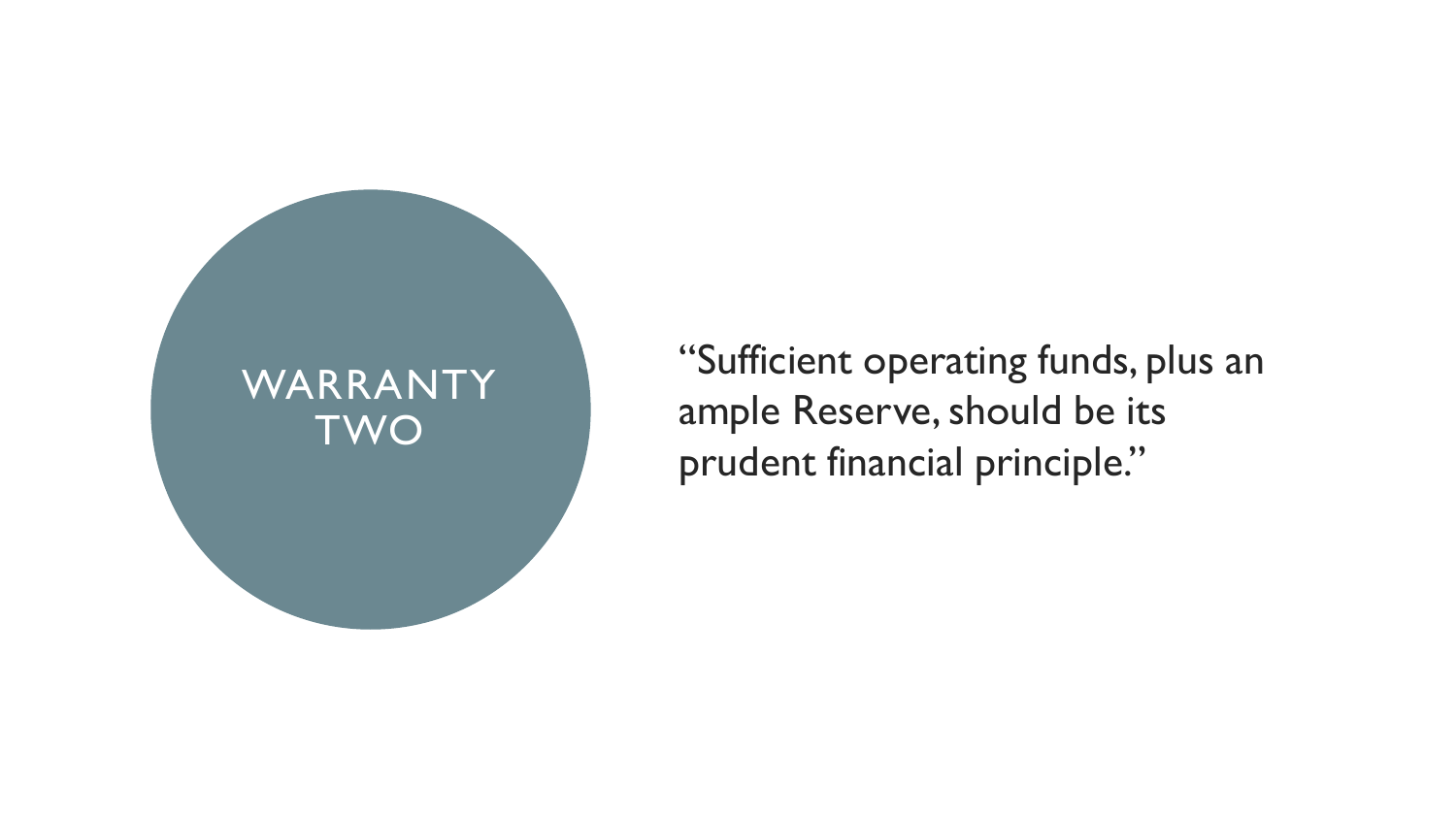Although many of us as active alcoholics were free spenders, when it comes to supporting "A.A. service overhead, we are apt to turn a bit reluctant."

Yet, in A.A. the cost of the service office is relatively low in terms of the number of groups served, and if the need for support is made clear, the contributions are forthcoming. *The Reserve Fund should be one full year's operating expenses of the G.S.O. and Grapevine.* The Reserve Fund comes almost entirely from income from the sale of A.A. literature, which also is used to make up the deficit between group contributions and the cost of group services.

## WARRANTY TWO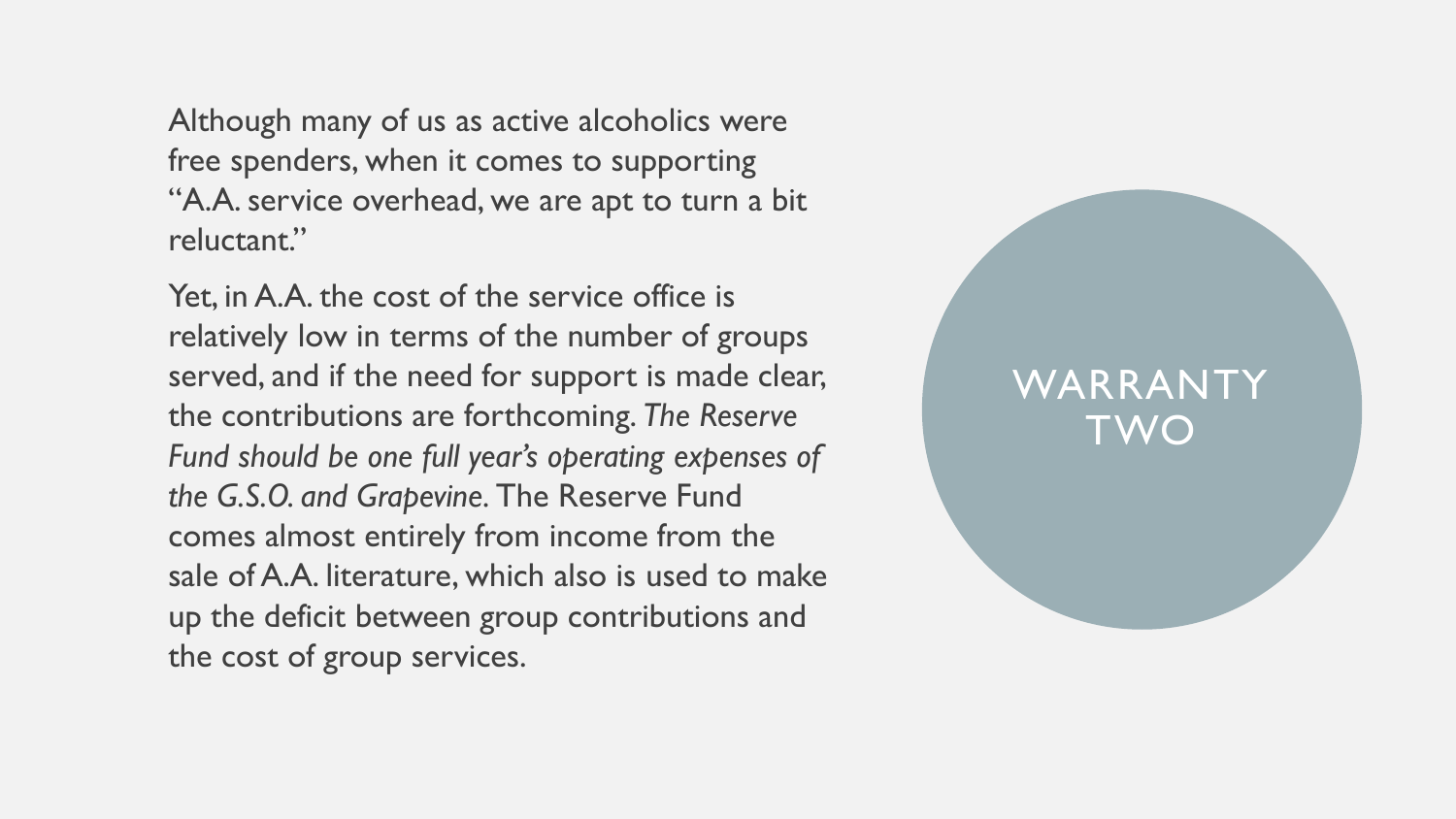The Reserve Fund should be one full year's operating expenses of the G.S.O. and Grapevine.

The Reserve Fund comes almost entirely from income from the sale of A.A. literature, which also is used to make up the deficit between group contributions and the cost of group services.

## WARRANTY TWO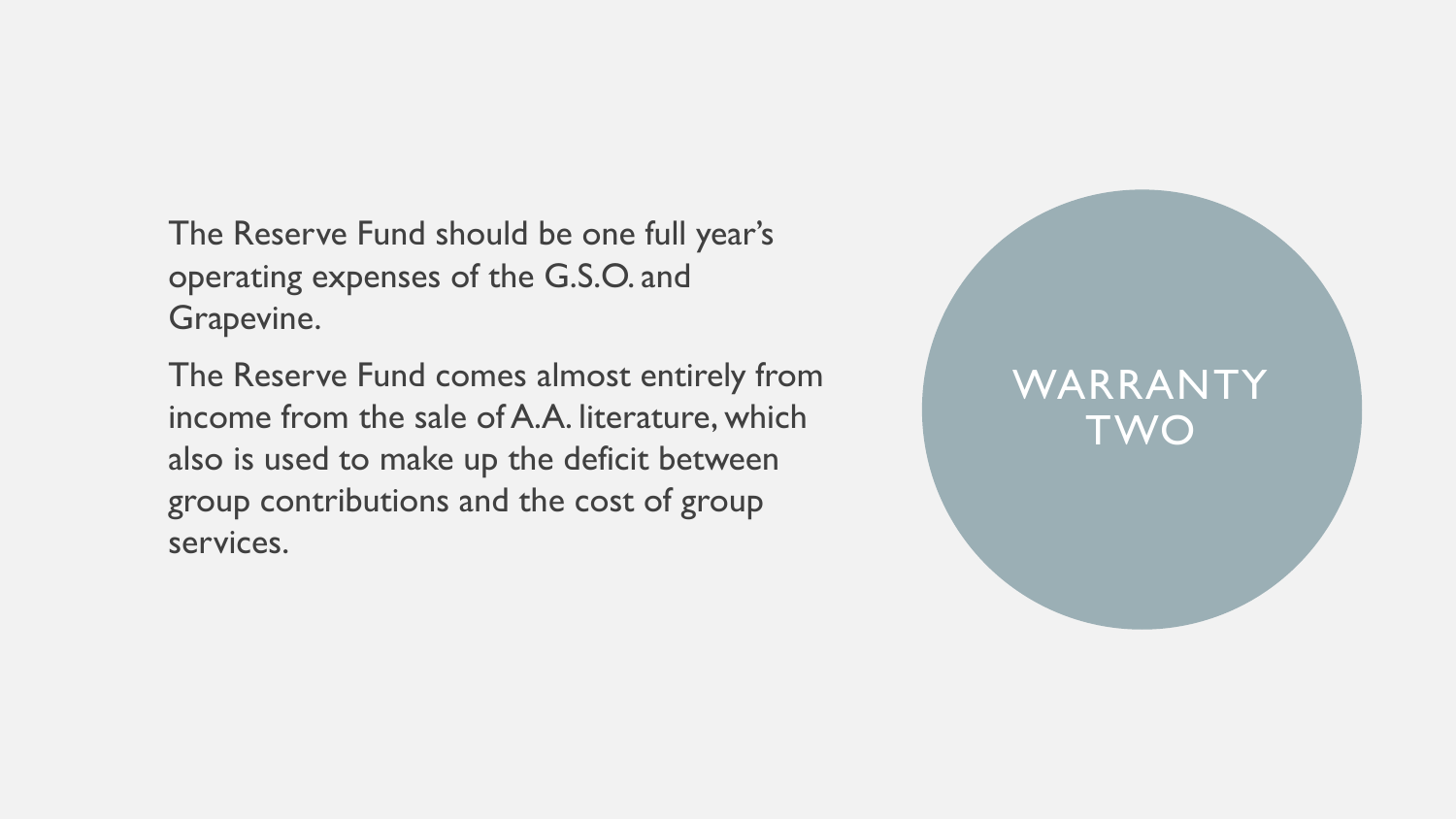## **WARRANTY** THREE

"None of the Conference members shall ever be placed in a position of unqualified authority over any of the others."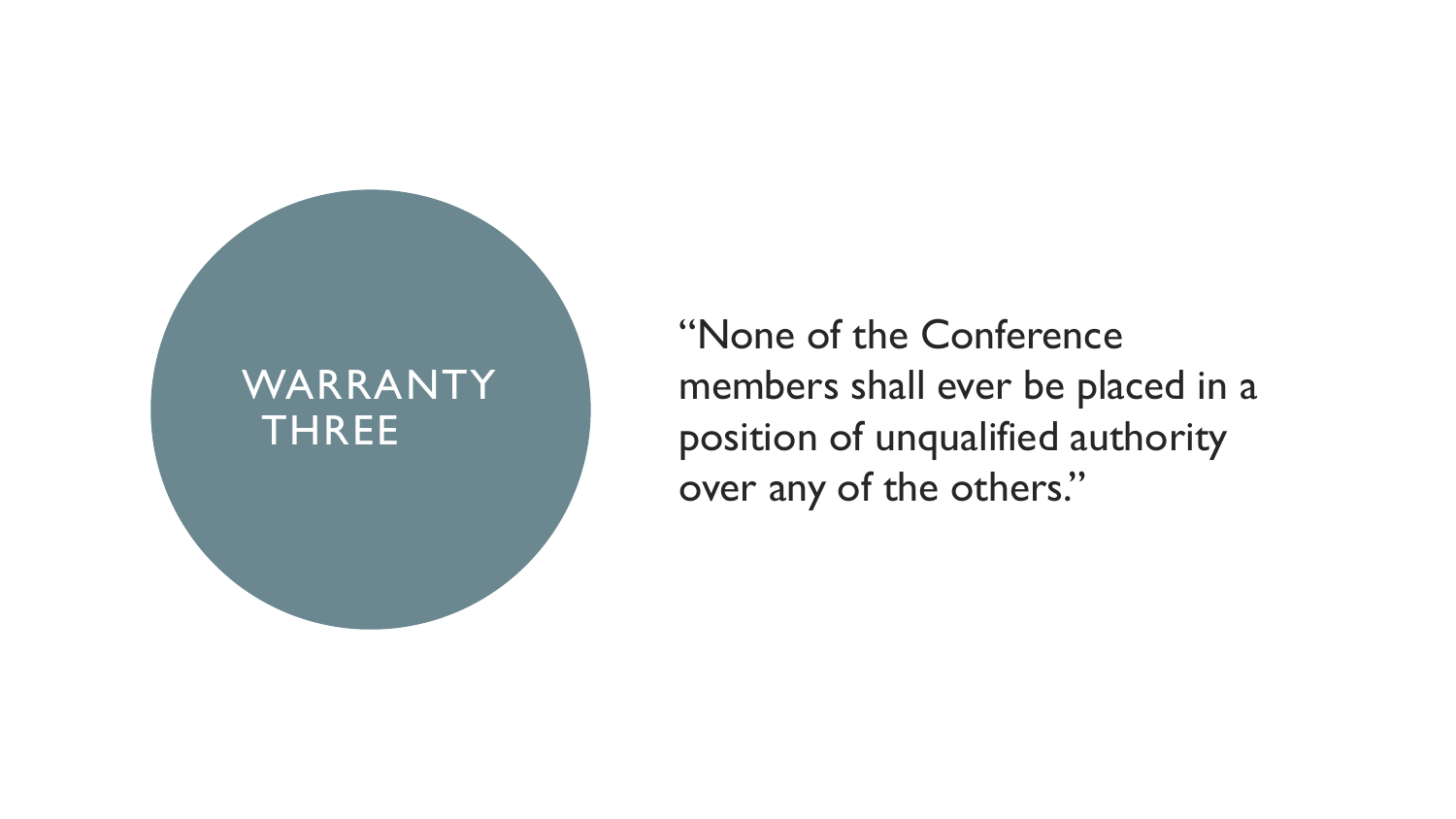This principle is discussed earlier in Concept IV, but "it is so important, we have made it the subject of this Warranty" — a "strong stand against the creation of unqualified authority at any point in our Conference structure."

## WARRANTY THREE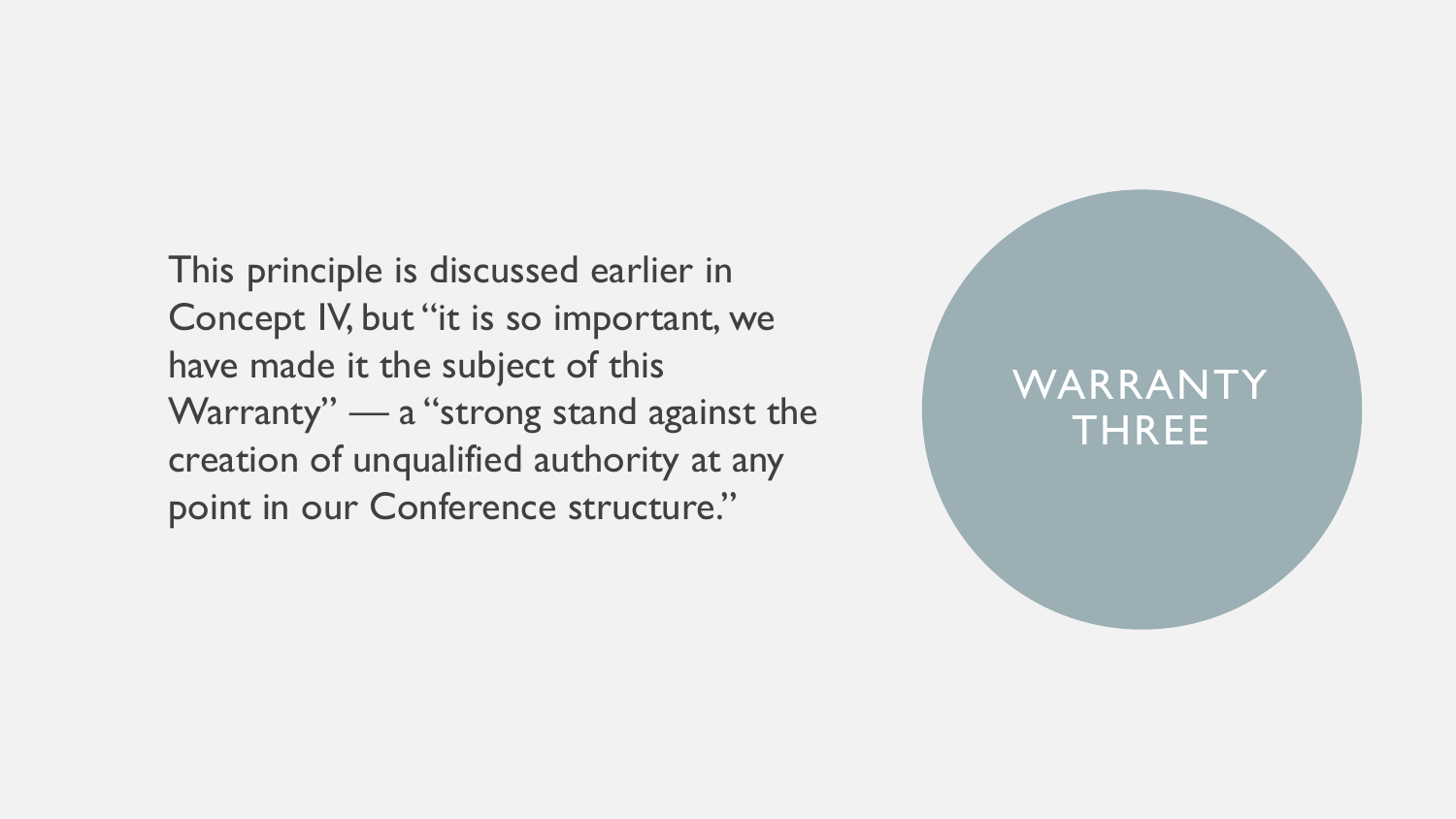## WARRANTY FOUR

"That all important decisions should be reached by discussion, vote, and wherever possible, by substantial unanimity."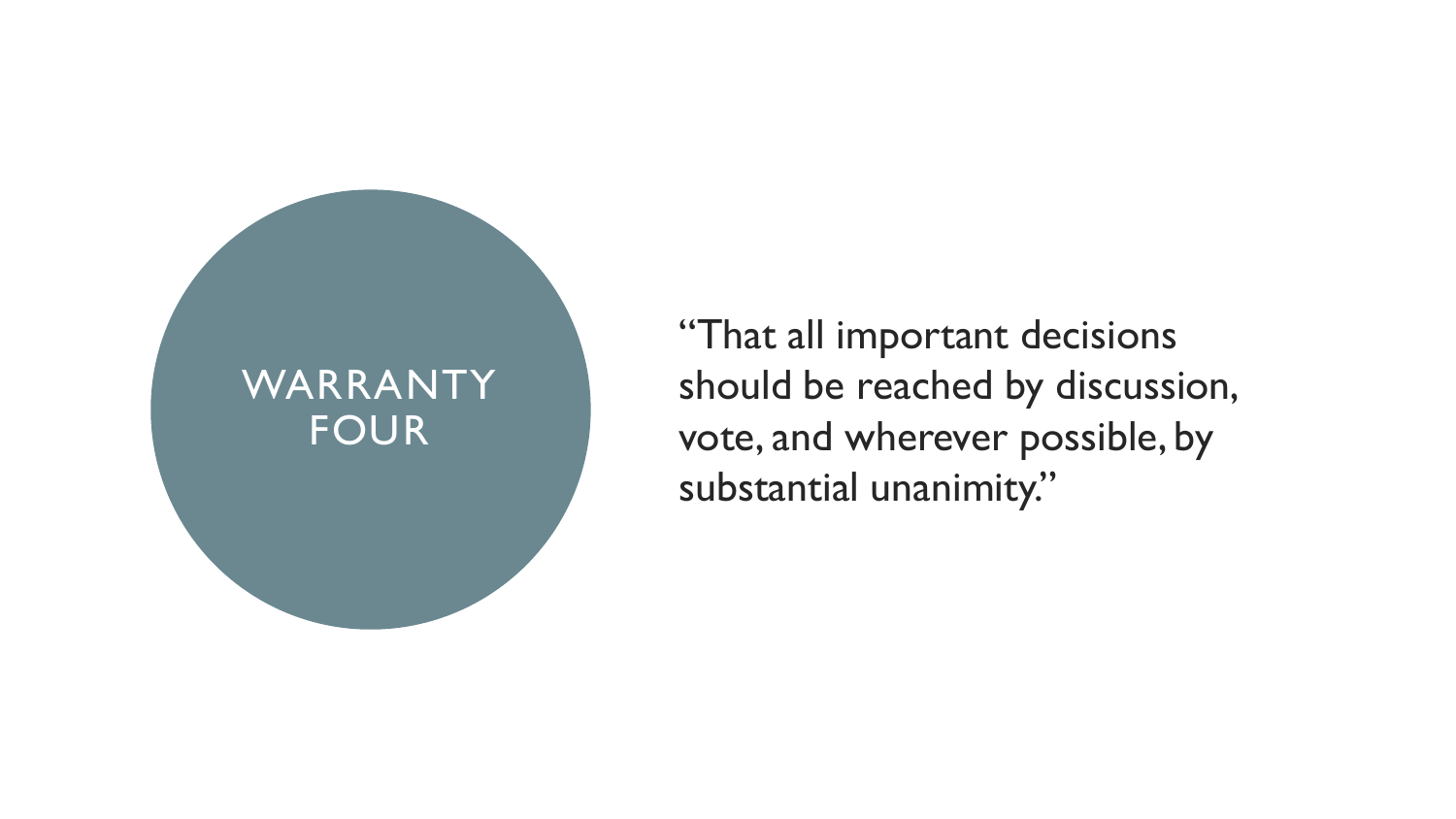Bill W. writes that Warranty Four is, on the one hand, "*a safeguard against any hasty or overbearing authority of a simple majority*; and, on the other hand, it takes notice of *the rights and the frequent wisdom of minorities*, however small."

## WARRANTY FOUR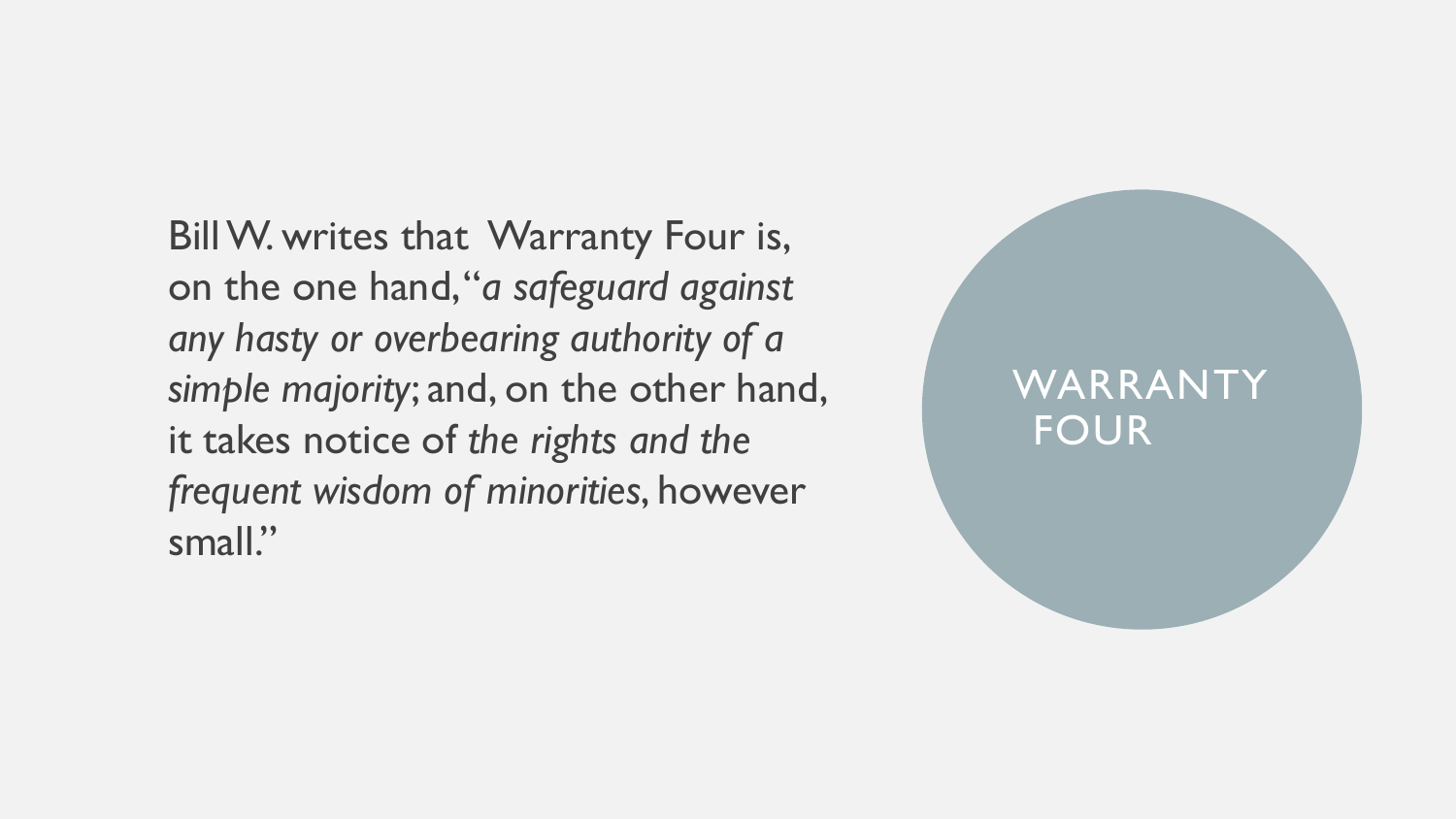Therefore, continues Bill, "this principle guarantees that all matters of importance, time permitting, will be *extensively debated*, and that such debates will continue until a *really heavy majority* can support every critical decision."

## WARRANTY FOUR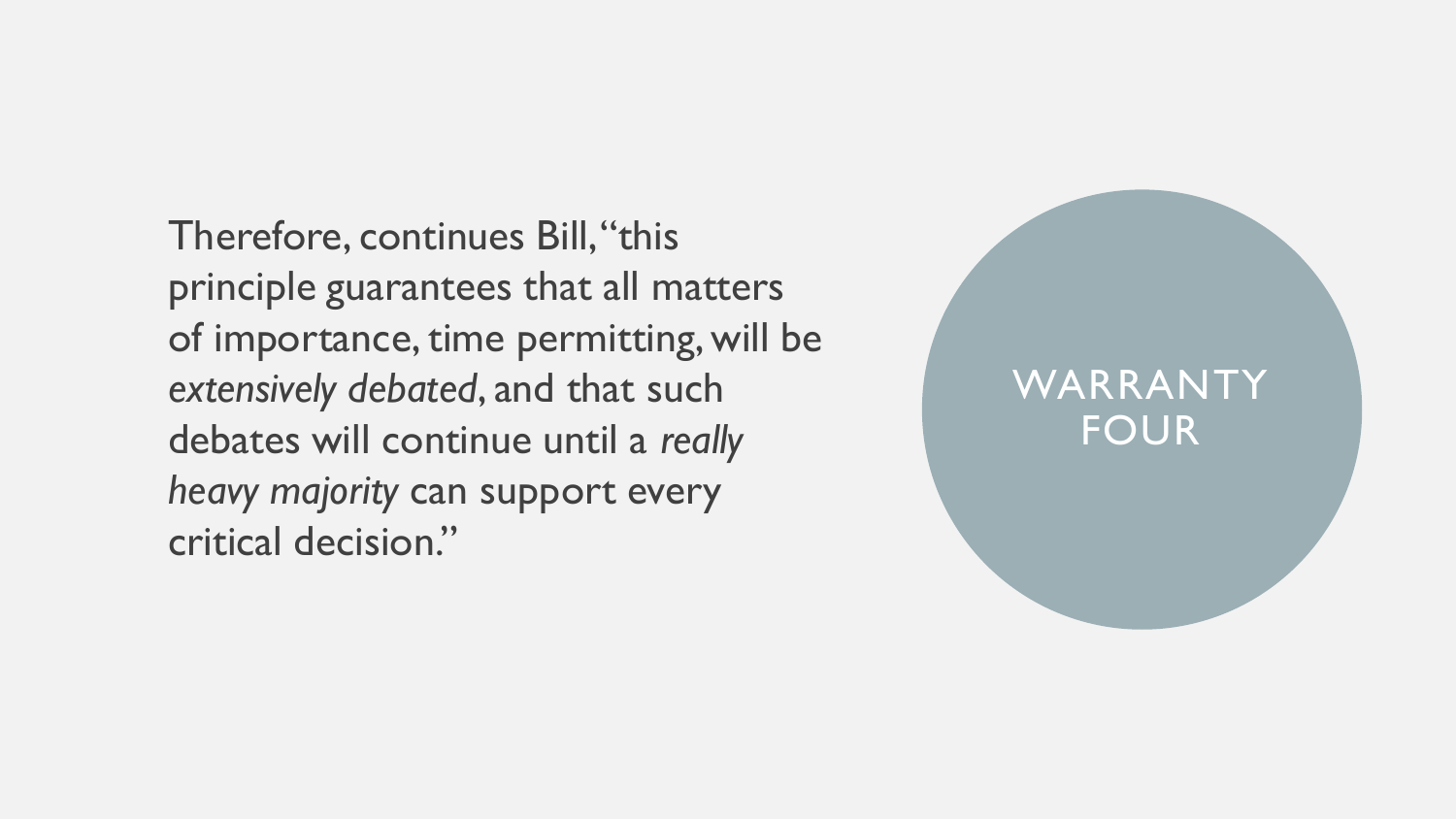

"That no Conference action shall ever be personally punitive or an incitement to public controversy."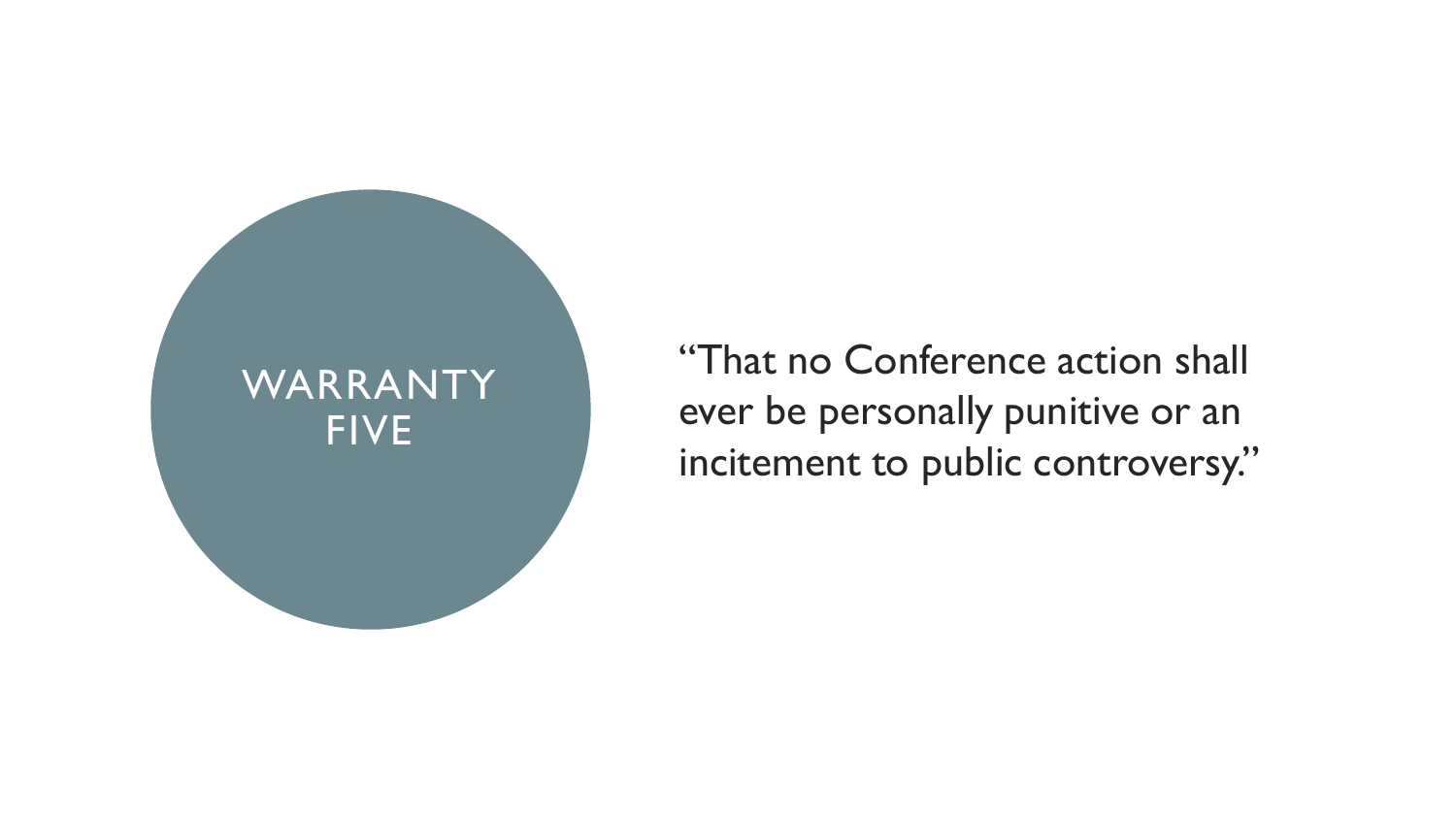Although practically all other societies and governments find it necessary to punish individual members for violations of their beliefs, principles or laws, Alcoholics Anonymous finds this practice unnecessary.

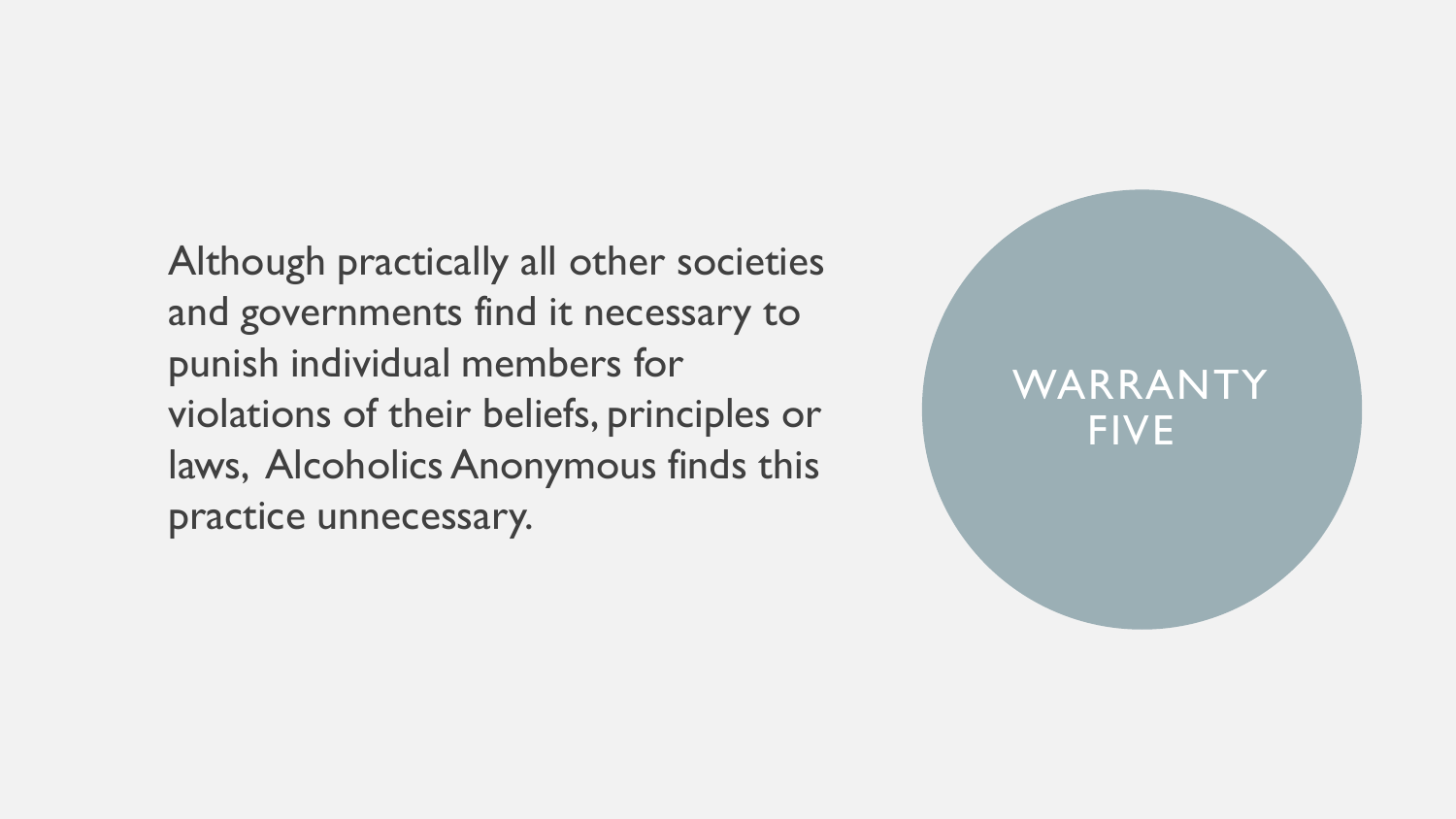#### Consider Bill's thoughts:

When we fail to follow *sound spiritual principles*, alcohol cuts us down. No humanly administered system of penalties is needed.

This *unique condition is an enormous advantage*  to us all, one on which we can fully rely and one which *we should never abandon by resorting to personal attack and punishment*.

Of all societies, ours can *least afford to risk the resentments and conflicts* which would result were we ever to yield to the *temptation to punish in anger.*

# WARRANTY FIVE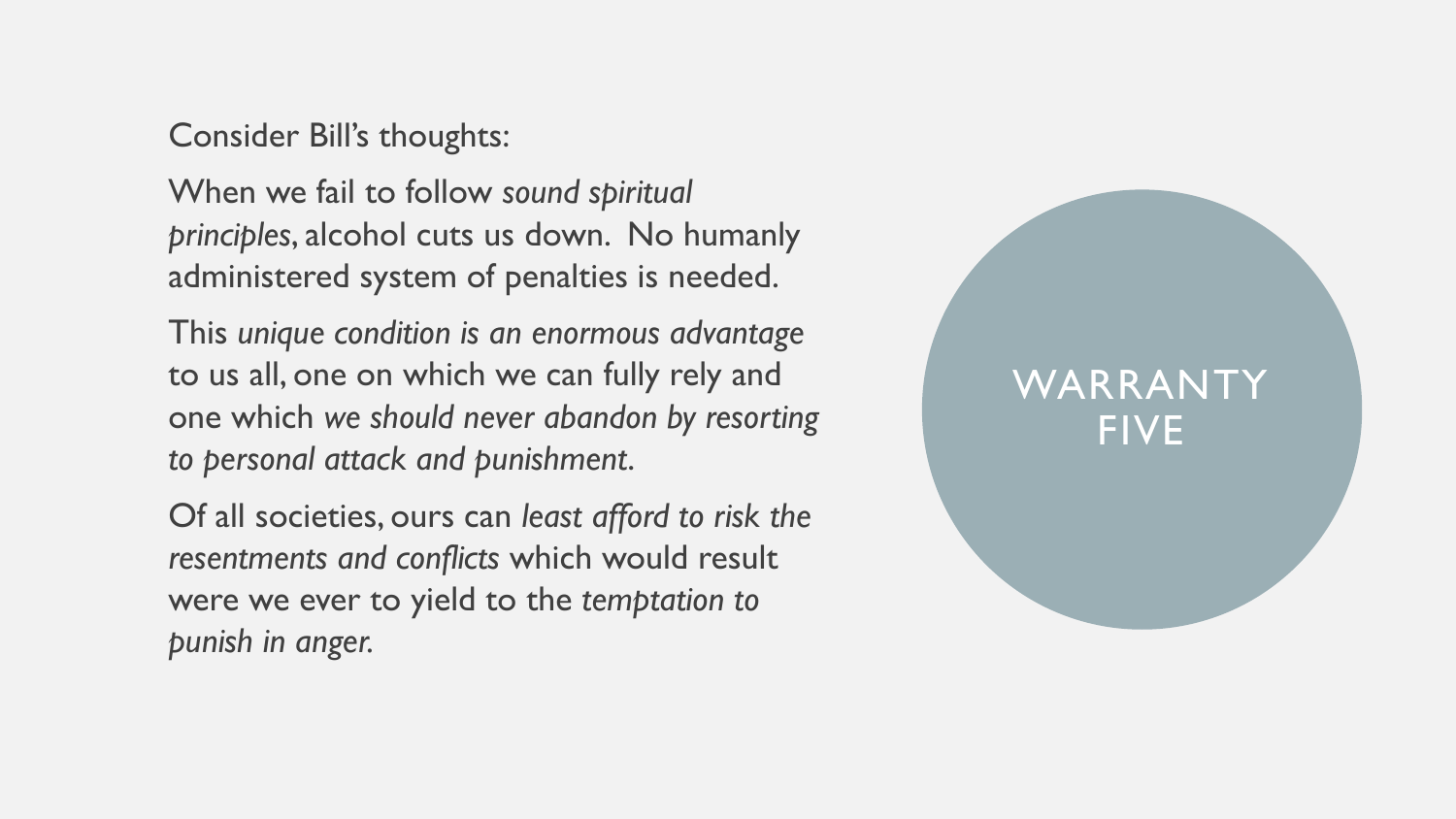For much the same reason, we can not and we *should not enter into public controversy, even in self defense.*

Our experience has shown that, providentially, A.A. has been made exempt from the need to quarrel with anyone, no matter what the provocation.

*Nothing could be more damaging to our unity* and to the worldwide goodwill which A.A. enjoys, *than public contention*, no matter how promising the immediate dividends might appear.

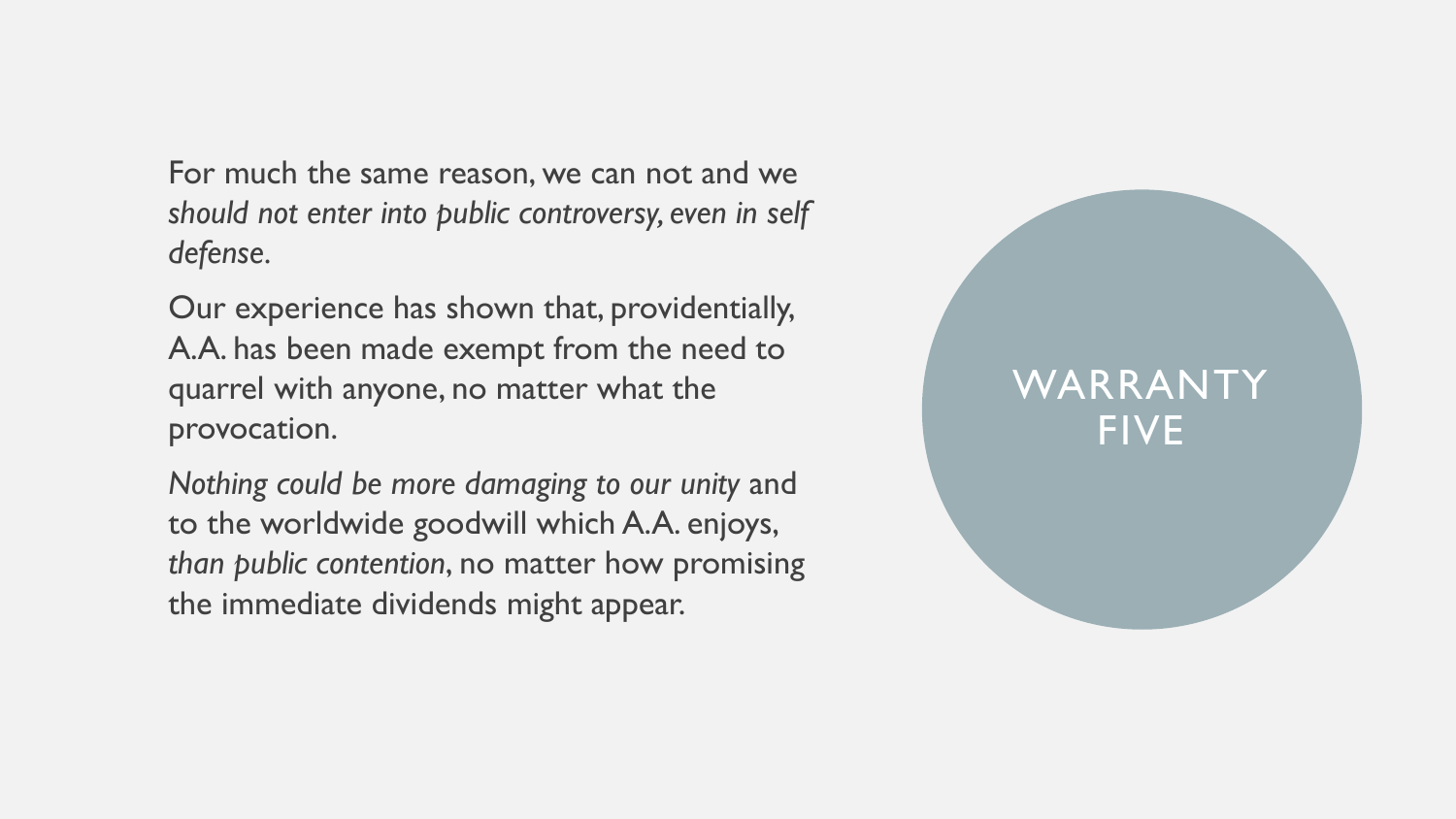*Some situations which may require Conference consideration are:* 

A.A. may come under "sharp public attack or heavy ridicule" — perhaps "with little or no justification in fact. Our best defense in these situations would be no defense whatever namely, complete silence at the public level."

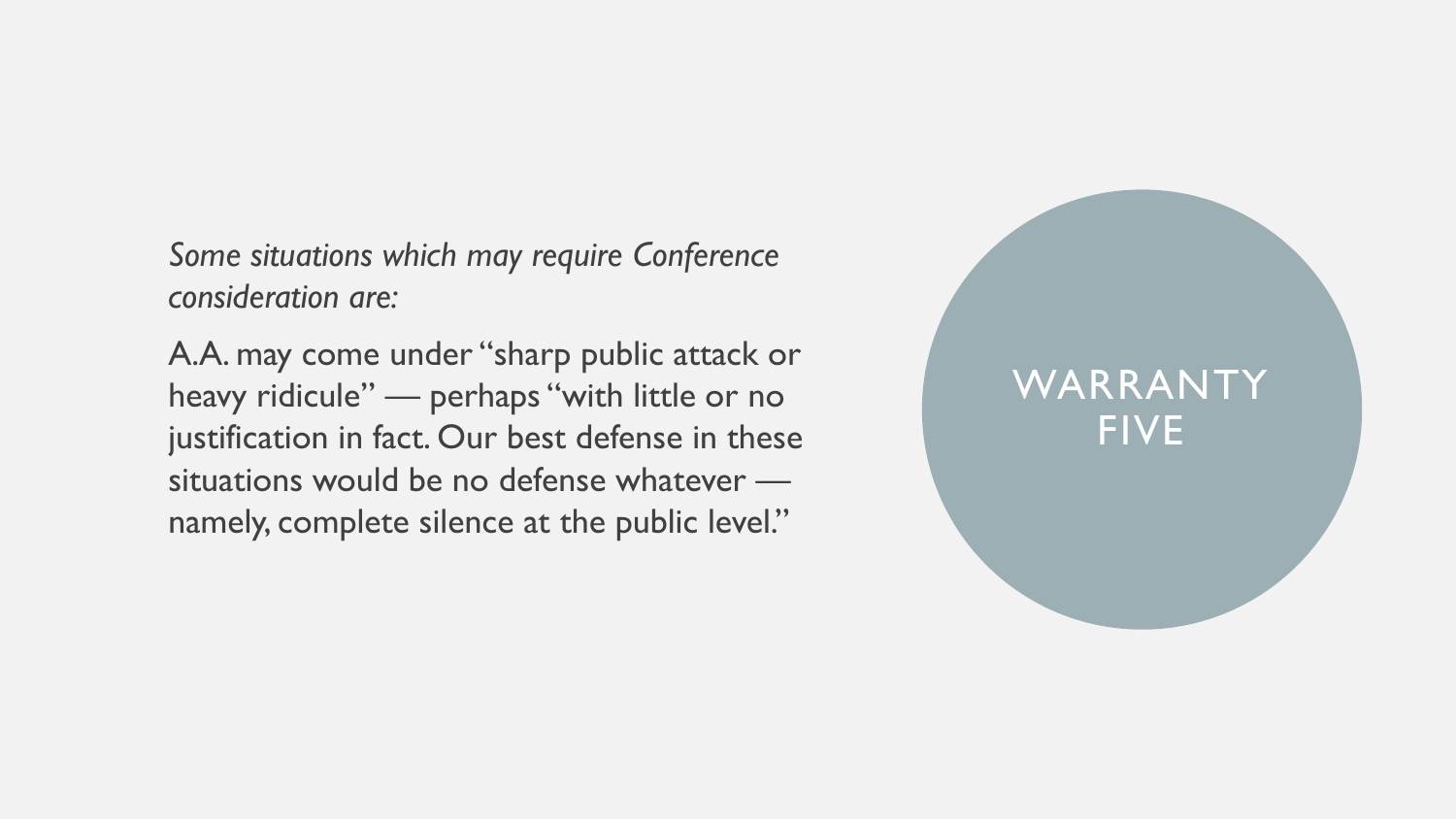"Aggressive or punitive action, even in this area, must be omitted.

Privately, we can inform Tradition-violators that they are out of order.

When they persist, we can use such other resources of persuasion as we have. In the long run, though, we shall have to rely mainly on the pressures of A.A. opinion and public opinion."

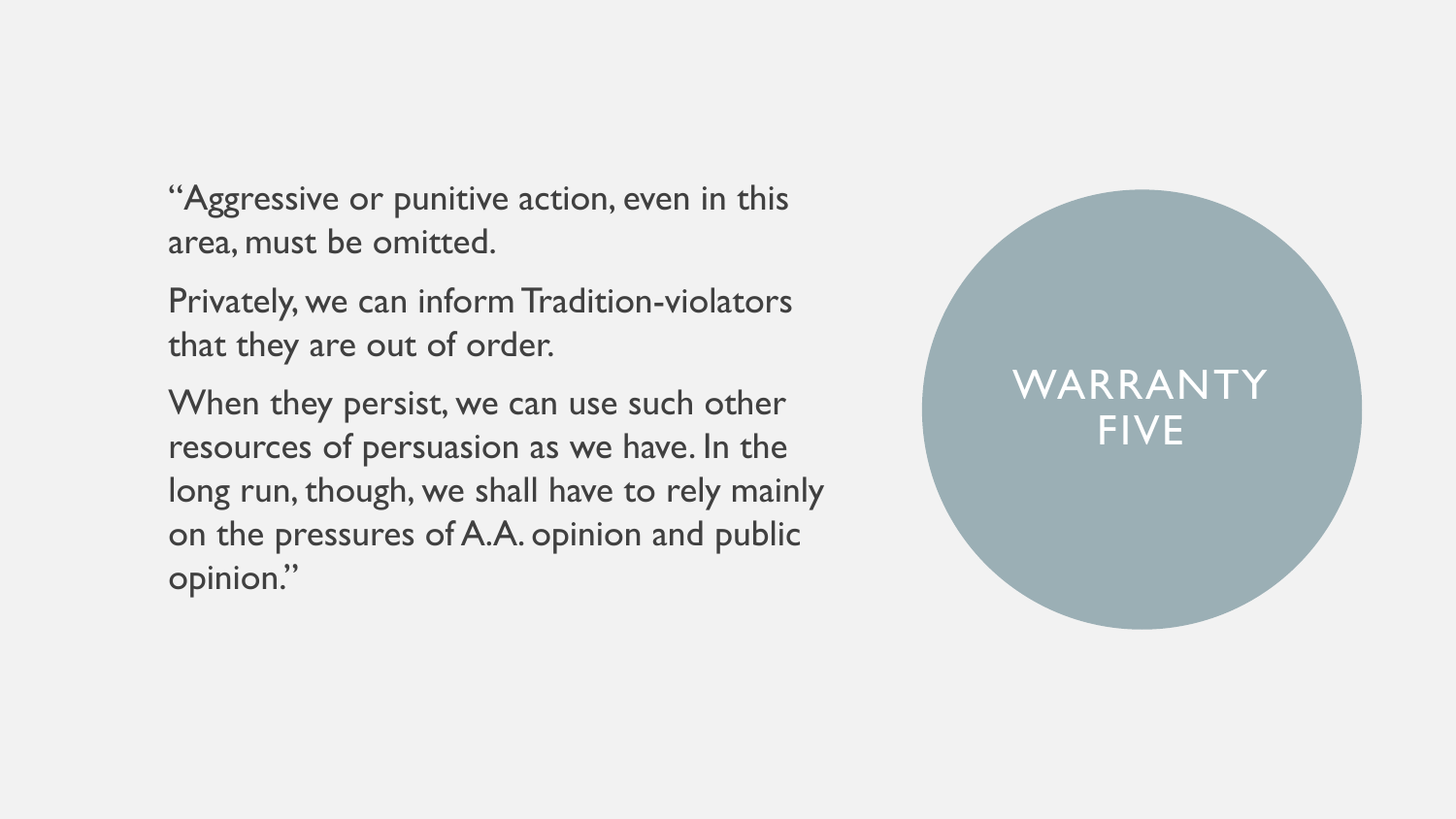"Another kind of problem is the severe internal disagreement that comes to unwelcome public attention."

As G.S.O. "is not a police operation," we can only offer A.A.'s experience as a matter of information. If the criticism of A.A. is partly or wholly justified, it may be well to acknowledge this privately to the critics with our thanks."

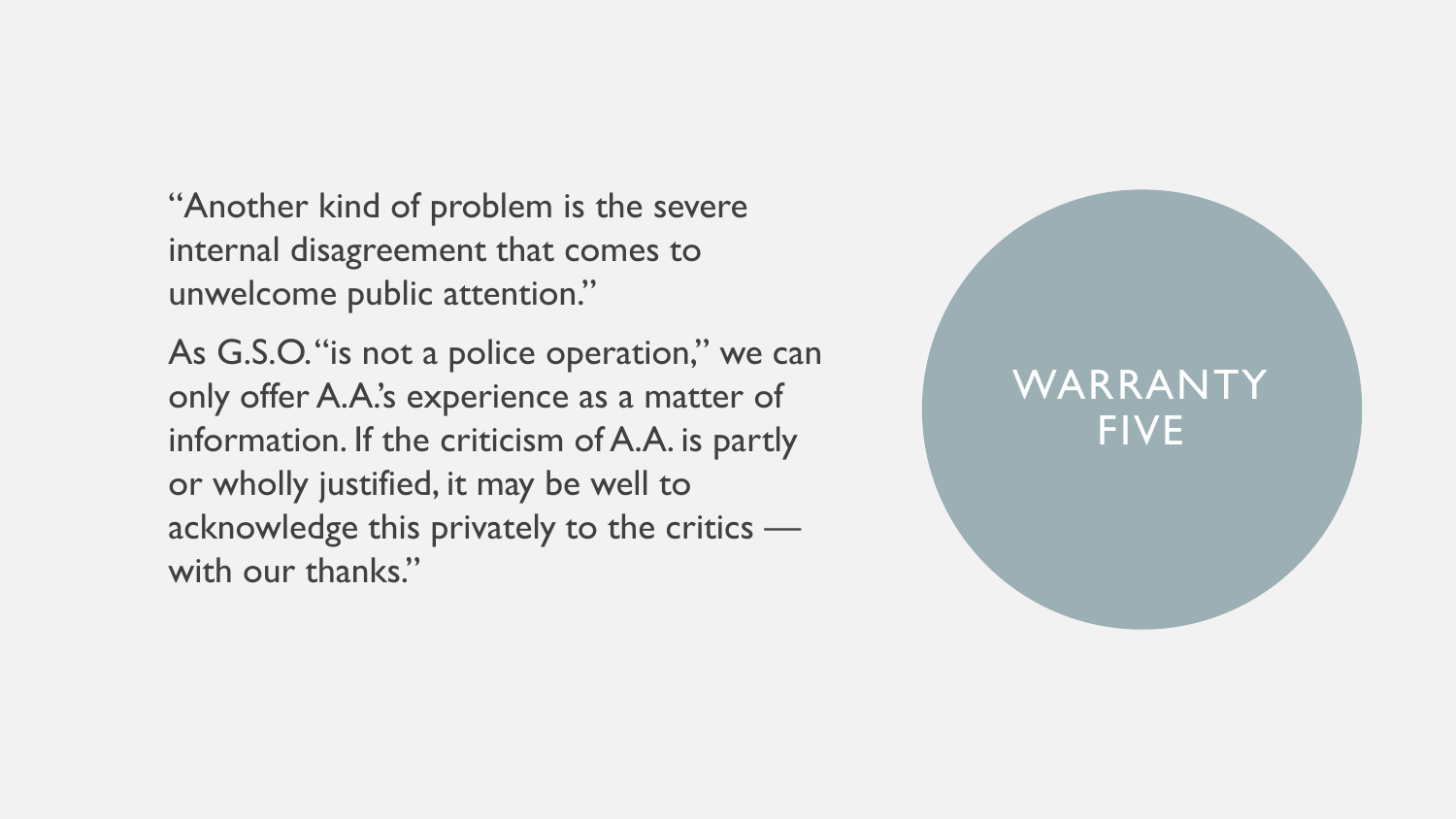

"That though the Conference may act for the service of Alcoholics Anonymous, it shall never perform any acts of government; and that, like the Society of Alcoholics Anonymous which it serves, the Conference itself will always remain democratic in thought and action."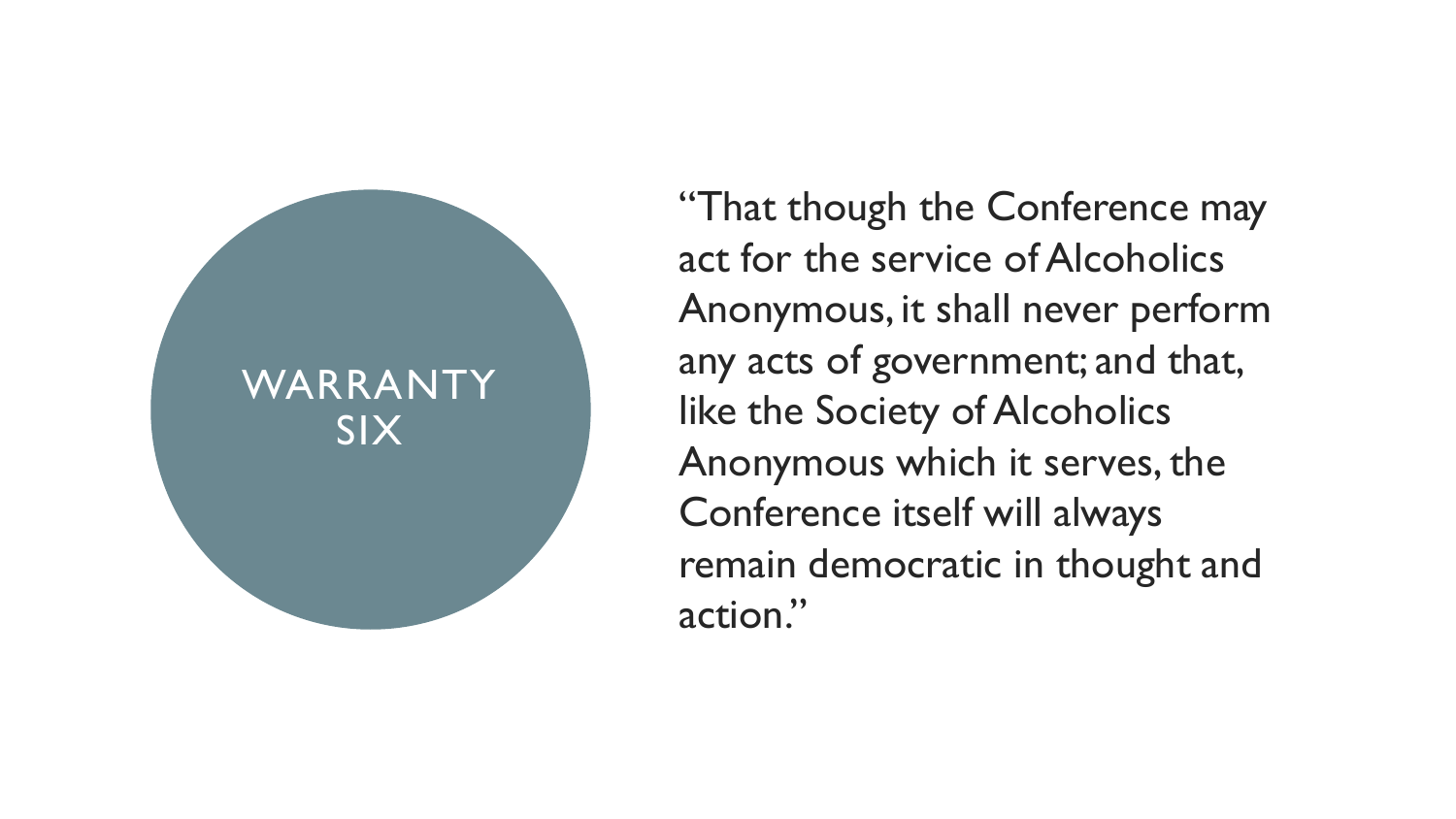The A.A. Traditions accord the individual member and the A.A. group extraordinary liberties.

In fact, *we A.A.s probably enjoy more and greater freedoms* than any Fellowship in the world.

We claim this as no virtue. We know *we have to choose conformity to A.A.'s Twelve Steps and Twelve Traditions or else face dissolution and death.*

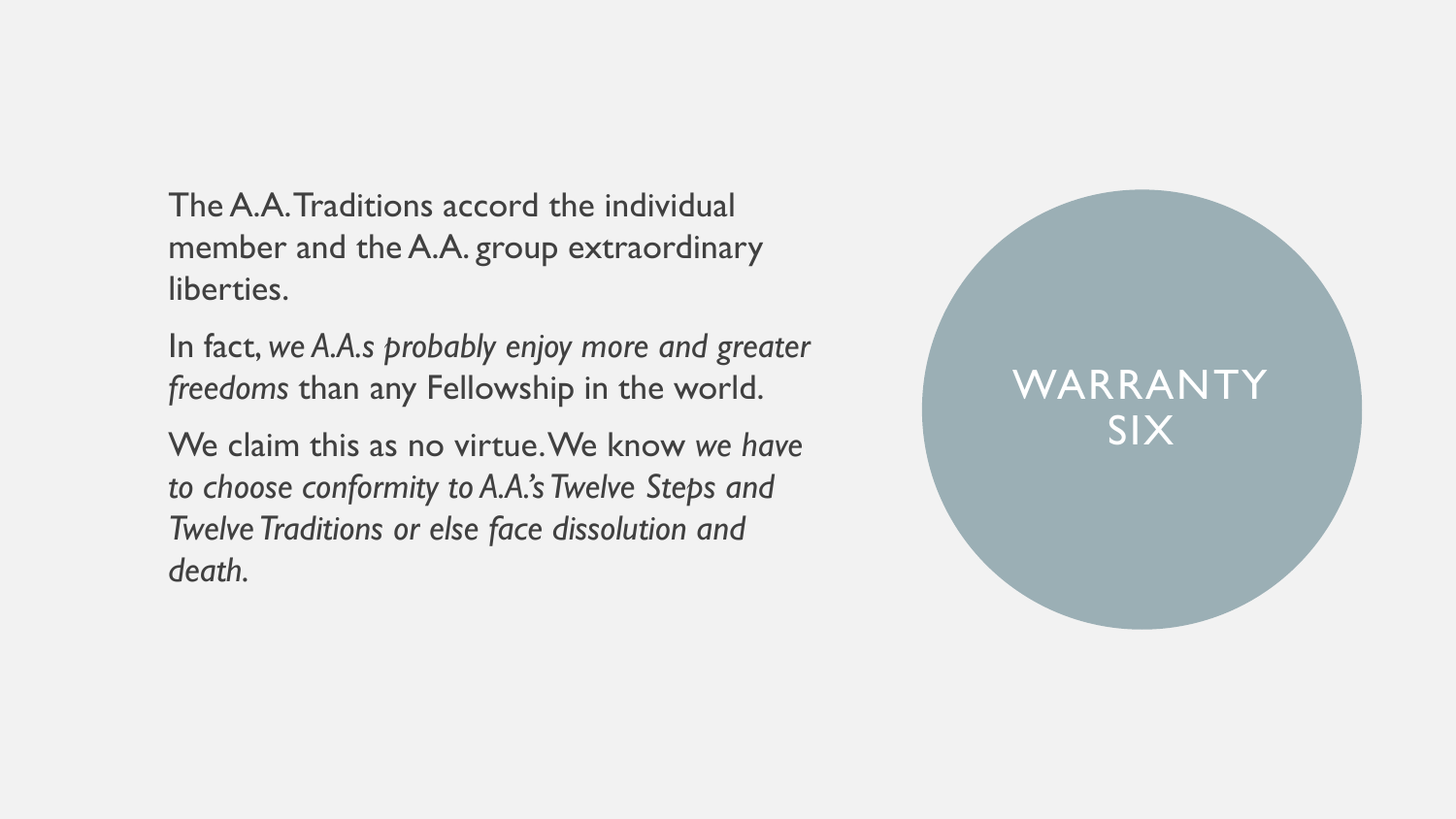Because we set such a high value on our great liberties and cannot conceive that they will need to be limited, we here specially *enjoin our General Service Conference to abstain completely from any and all acts of authoritative government* which could in any way curtail A.A.'s freedom under God.

*We expect our Conference always to try to act in the spirit of mutual respect and love — one member to another.*

## WARRANTY SIX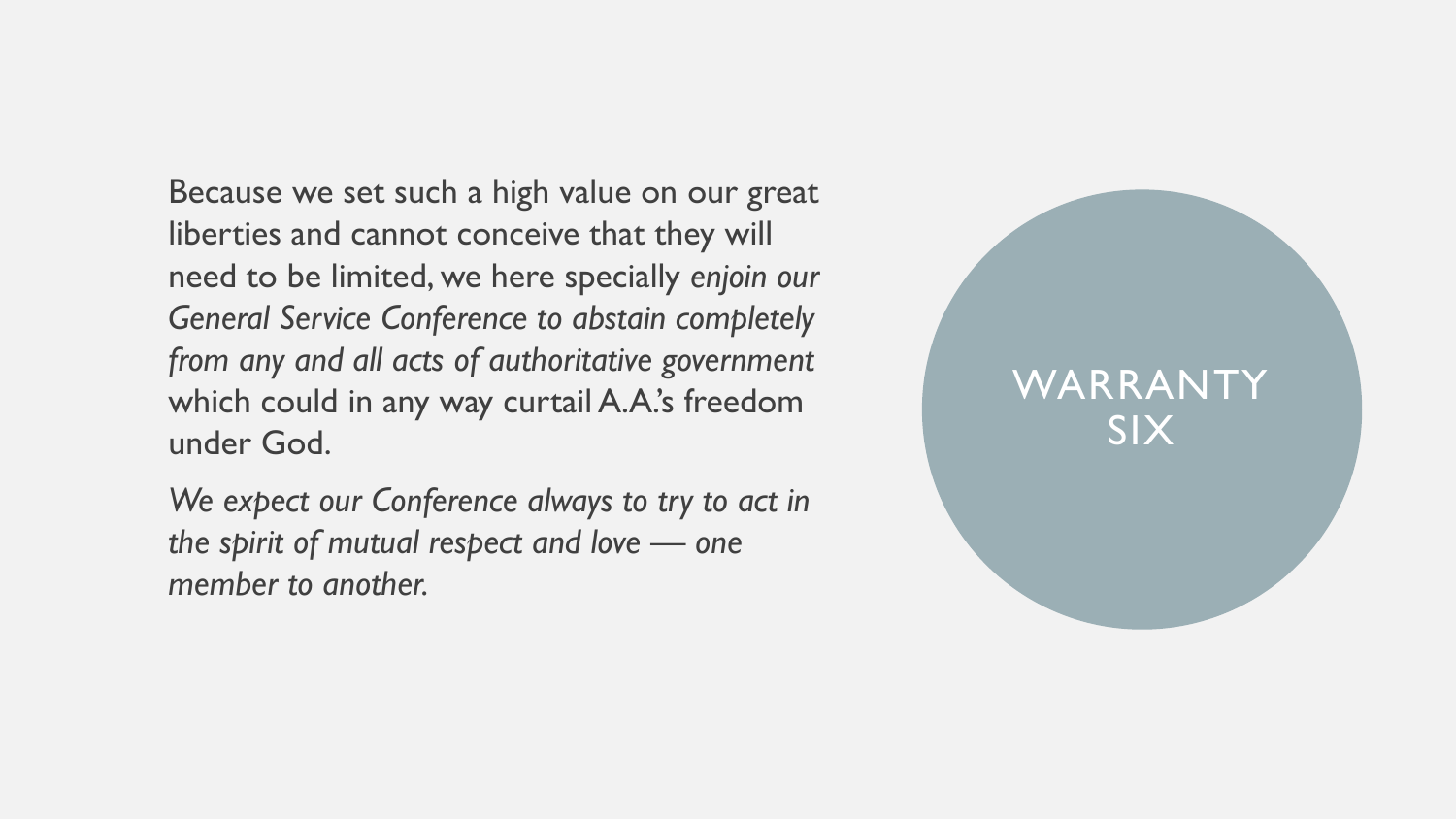*"Freedom under God to grow in His likeness and image will ever be the quest of Alcoholics Anonymous.* 

*May our General Service Conference be always seen as a chief symbol of this cherished liberty."*

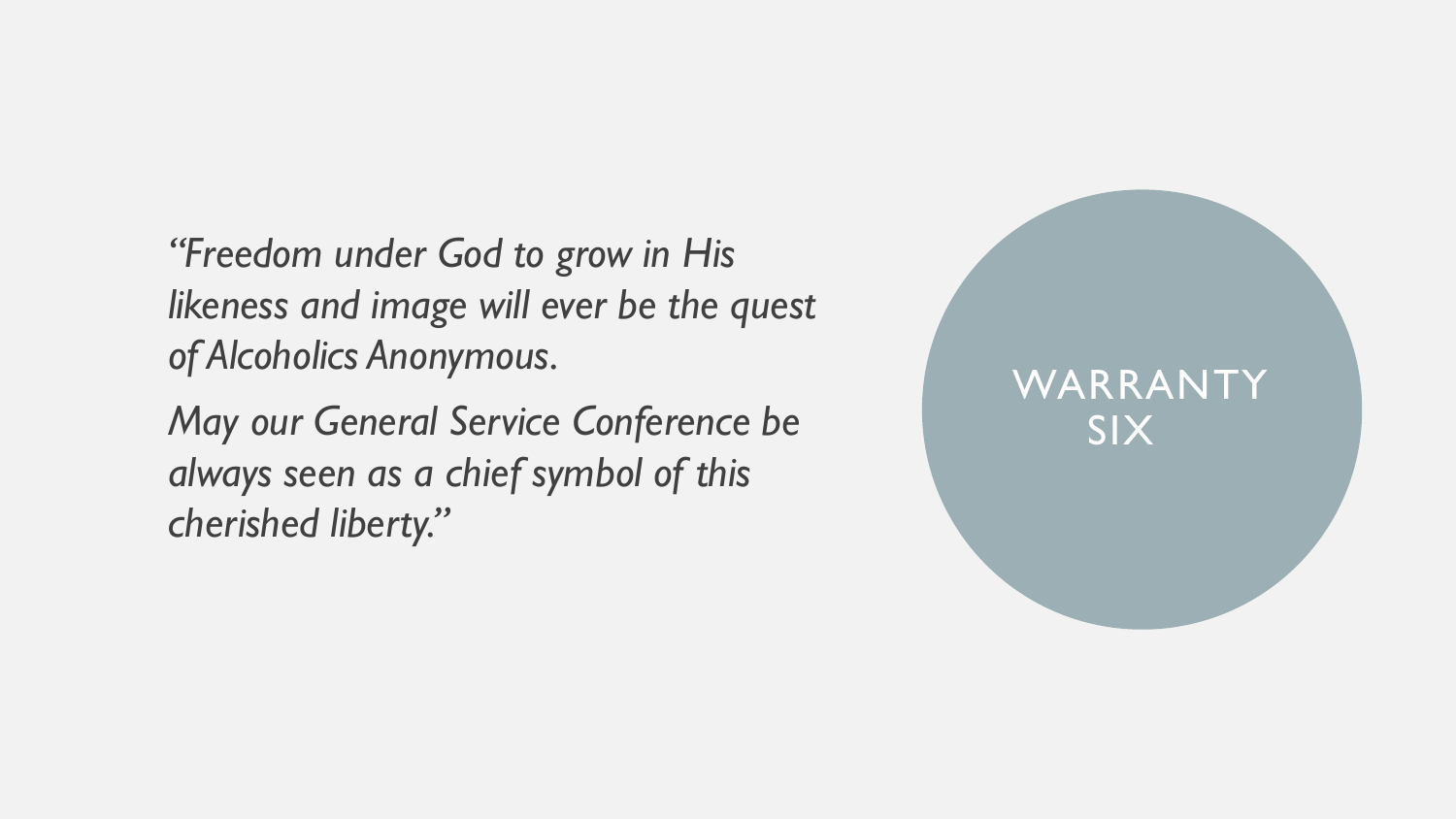### CONCEPT XII – CONSIDERATIONS

How do we guard against becoming a "seat of perilous wealth or power"? How do we practice prudent use of our

Seventh Tradition contributions and literature revenue?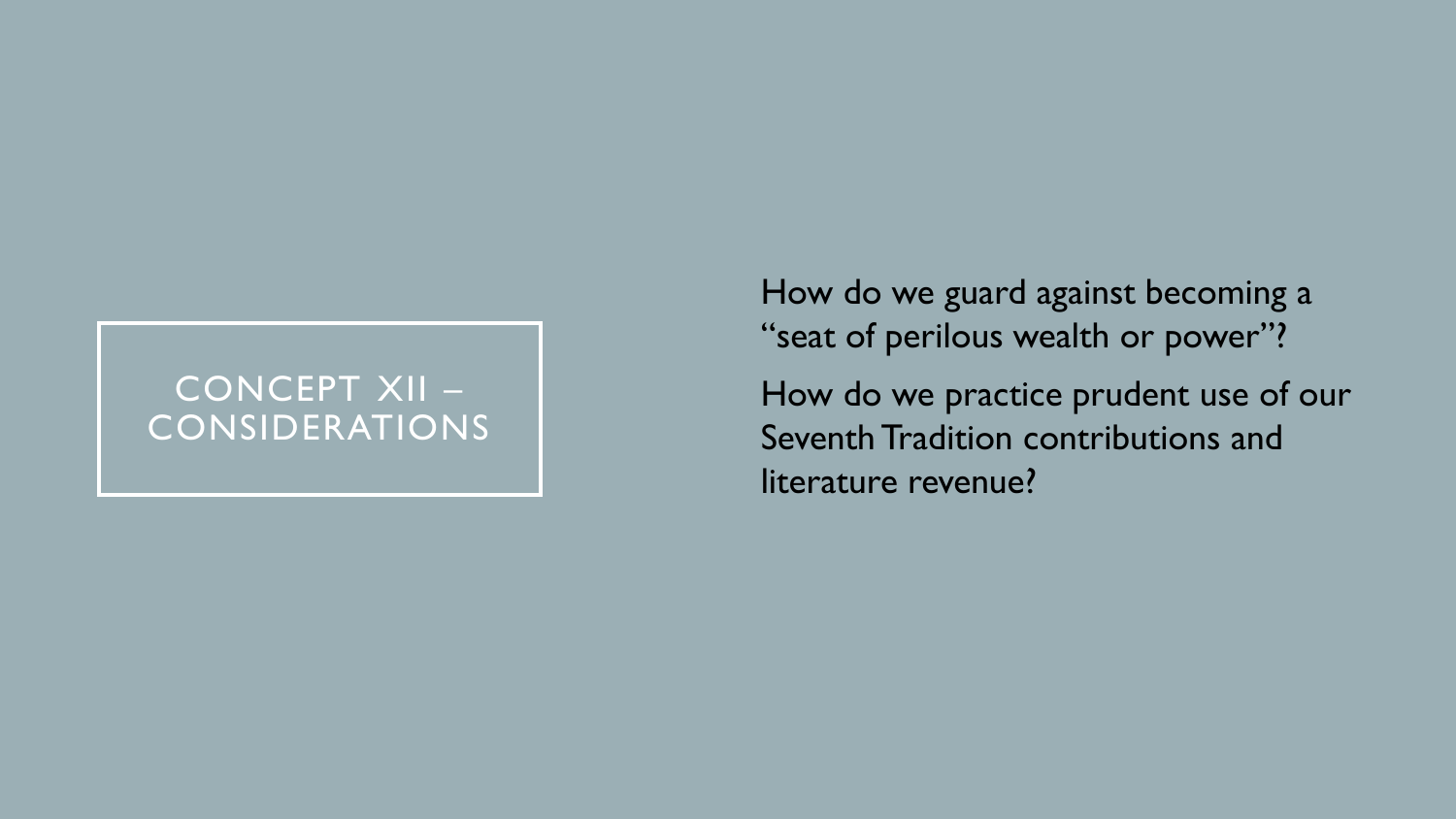#### CONCEPT XII - CONSIDERATIONS

Do we ensure the spiritual liberties of all A.A. members by not placing any member in the position of absolute authority over others?

Do we try to reach important decisions by thorough discussion, vote and, where possible, substantial unanimity?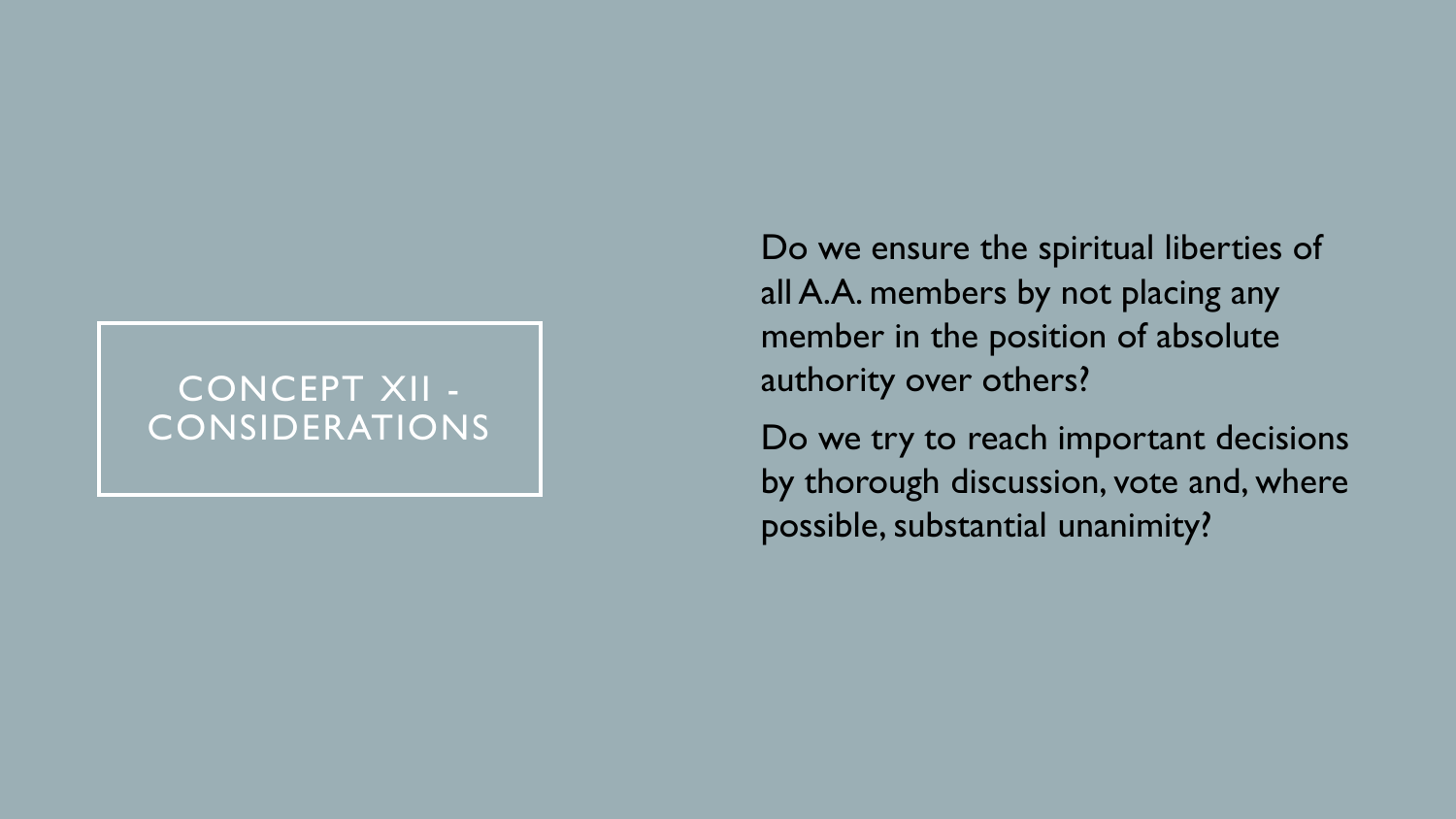## CONCEPT XII – CONSIDERATIONS

As guardians of A.A.'s traditions, are we ever justified in being personally punitive?

Are we careful to avoid public controversy?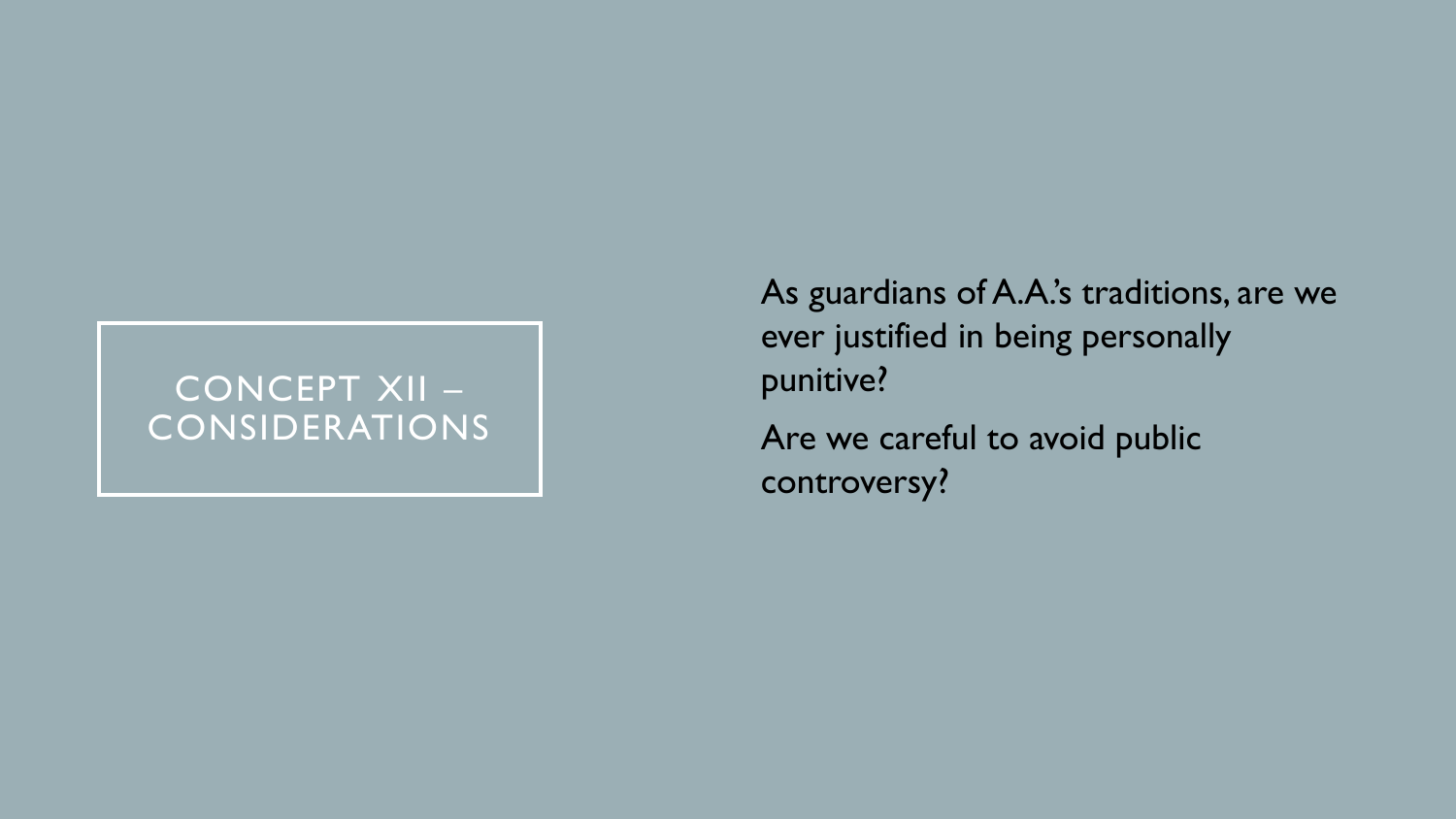#### CONCEPT XII – A FINAL CONSIDERATION

Do we always try to treat each other with mutual respect and love?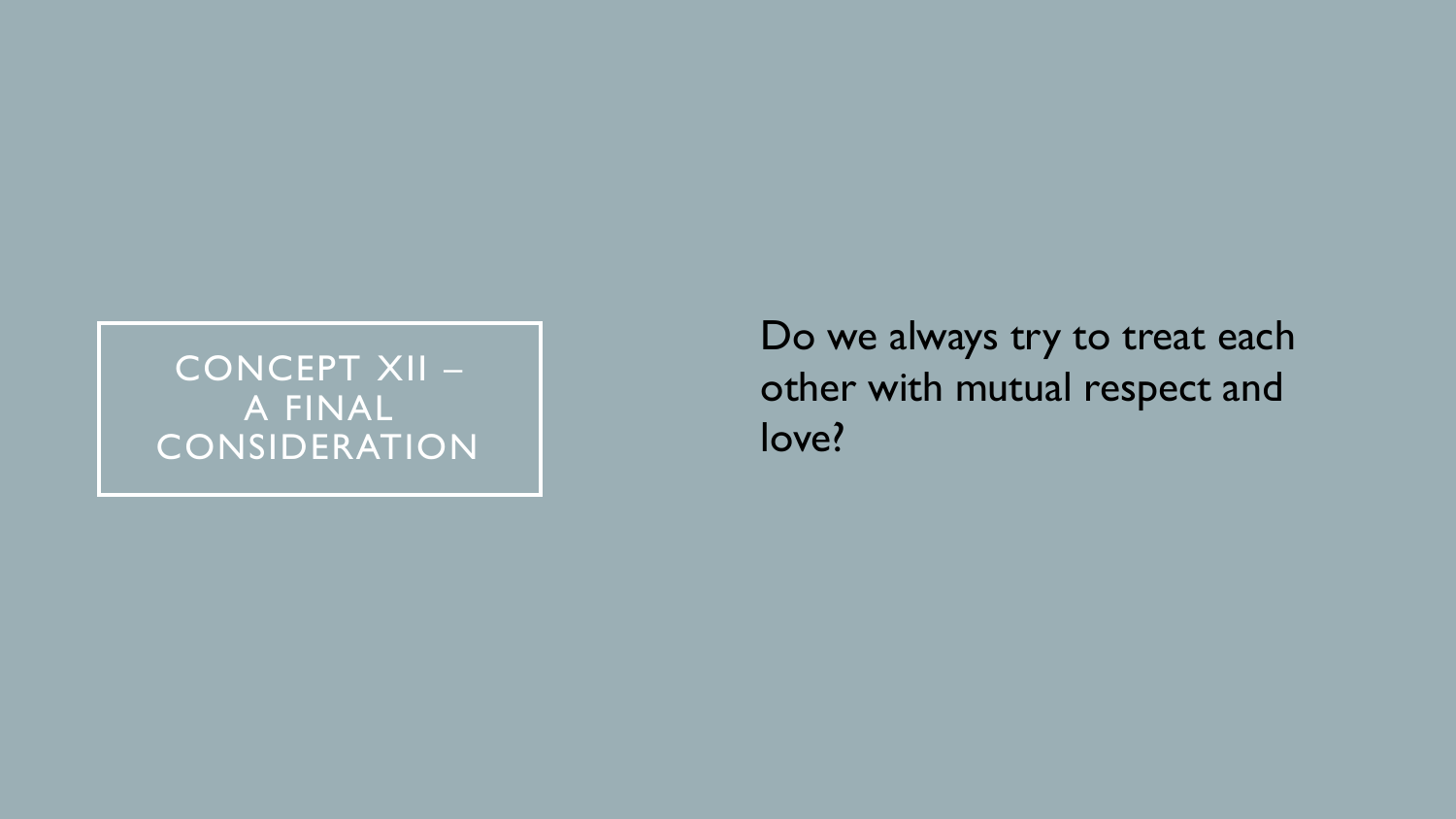#### MUTUAL RESPECT AND LOVE: THE INTERSECTION OF 36 (OR 42) IDEALS

"PRACTICE THESE PRINCIPLES IN ALL OUR AFFAIRS"

- 12 Steps 1-honesty 2-hope 3-faith 4-courage 5-integrity 6-willingness 7-humility 8-self discipline 9-love 10 perseverance 11-spiritual awareness 12-service
- 12 Traditions 1-unity 2-trust 3-identity 4-autonomy 5purpose 6-solidarity 7-responsibility 8-fellowship 9 structure 10-neutrality 11-anonymity 12-spirituality
- 12 Concepts 1-unity 2-conscience 3-trust 4-equality 5consideration 6-responsibility 7-balance 8-delegation 9 ability 10-clarity 11-humility 12-guidelines (1-selflessness 2-realism 3-representation 4-dialogue 5-compassion 6 respect)